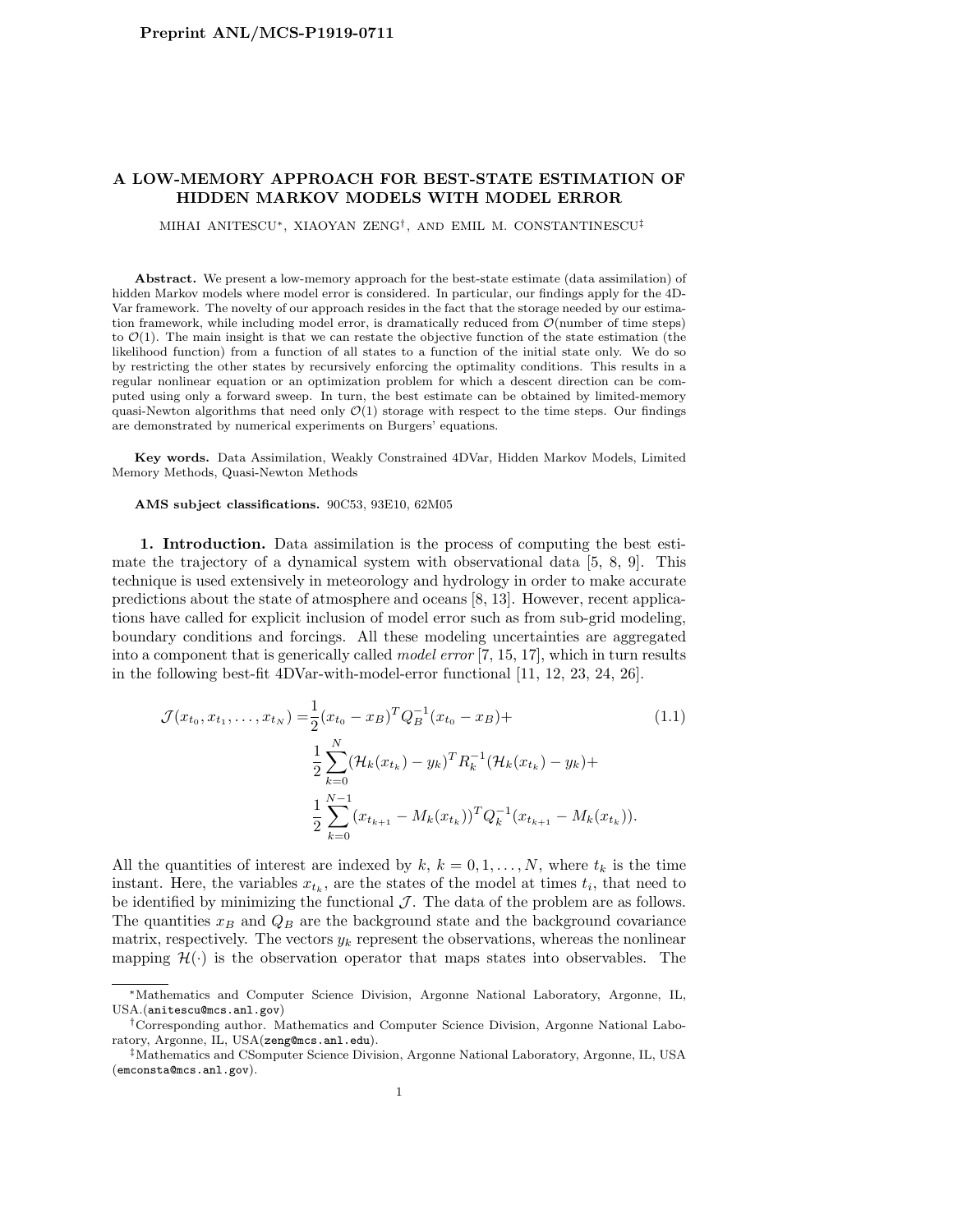matrix  $R_k$  is the covariance error for the observations. The mapping  $M_k(\cdot)$  describes the evolution of the physical model, whereas the matrix  $Q_k$  quantifies the covariance of the model error. The functional J is the minus log likelihood of the hidden Markov model [20, 21]:

$$
x_{t_{k+1}} = M(x_{t_k}) + \eta_k, \ y_k = \mathcal{H}(x_{t_k}) + \varepsilon_k, \ \eta_k \sim \mathcal{N}(\mathbf{0}, Q_k) \ \varepsilon_k \sim \mathcal{N}(\mathbf{0}, R_k).
$$

For this reason, we call the minimization of J, which is equivalent to the maximum likelihood calculation for the hidden Markov model, state estimation of hidden Markov models with model error.

In the limiting case of 0 model error, that is,  $Q_k \to \infty$ , we obtain the so-called strongly constrained model [4, 8, 19], which is the one most commonly used in today's applications. Because it now includes the recursive constraints  $x_{t_{k+1}} = M_k(x_{t_k})$ , it can effectively be thought of as being a function only of the initial condition  $x_{t_0}$ , which is the only variable that needs to be stored, all the others being obtained by the recursion.

Unfortunately, this reduction does not apply to the case including model error, also called weakly constrained, which is now a function of  $N+1$  times more variables and thus requires substantially more memory to store the result of the minimization of (1.1). As we move to ever higher spatial resolution such as global cloud resolving models that require a horizontal resolution of  $1-3 \text{ Km}^2$ , the amount of memory and storage space in the case of considering model error would make such computations out of practical reach. We focus on memory requirements because we are entering a phase in computational science where power considerations lead us to reduced available memory per unit of computational power ([6]).

In this study we introduce a numerical method that reduces the memory requirements of running the weakly constrained 4D-Var. The method is based on a shooting philosophy constrained by the optimality conditions for the likelihood function. Burgers' equation is used to illustrate the technique and compare it with a derivative-free or full memory-intensive implementation. While this will be done in a  $1+1-D\text{Var}$  (in the sense that the spatial dimension is only 1), our example has the same time-dependence structure as full 4D-Var approaches. Therefore, we expect that conclusions about the dependence of the storage requirements of method on the number of time steps, the main investigation topic here, will carry through to the actual 4D-Var case.

The rest of the paper is structured as follows. In  $\S 2$  we present our algorithm in an abstract framework, and we analyze its well-posedness. In §3 we discuss the implications of using the algorithms for the 4D-Var setup, and we present stability and regularity conditions and considerations. Numerical experiments to validate our findings are presented in §4. In §5 we summarize our conclusions.

2. A low-memory approach for data assimilation with model error. We introduce an abstraction of the data assimilation with the model error problem, the 4D-Var problem (1.1). The abstraction will be useful in understanding the fundamentals of our approach, reducing the notation burden, and providing a framework for the extension of these results.

2.1. Abstraction of the problem. We assume that we are trying to recover the states  $x_i$ ,  $i = 0, 1, ..., N$ , of a system that evolves over N time steps with  $x_0$  as an initial state and  $x_N$  as a final state.

We assume that this optimal state is recovered by minimizing a cost functional with several components. These components are of two types: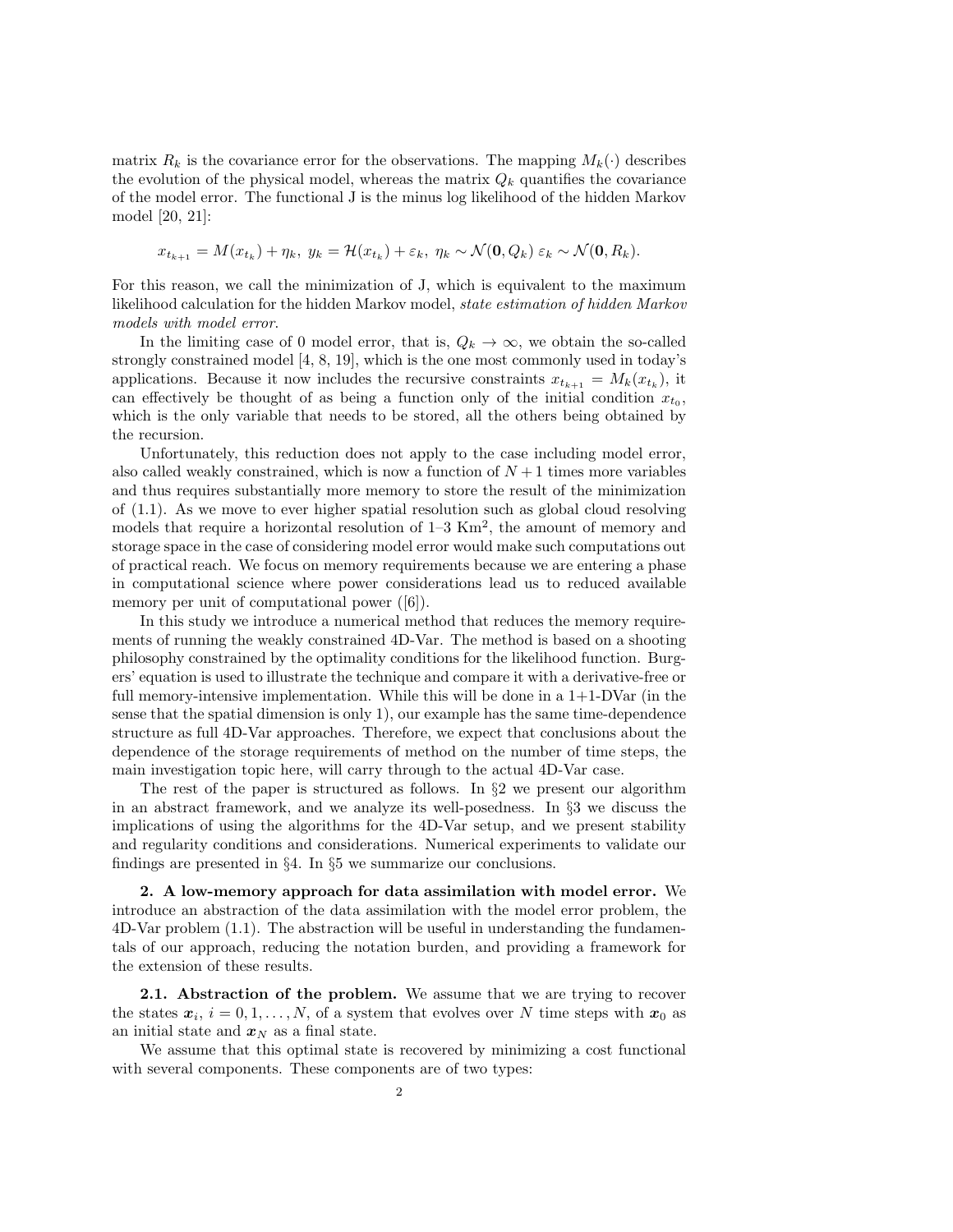- Evolution components, which constrain the relative evolution of two consecutive components,  $\phi_i(\boldsymbol{x}_i, \boldsymbol{x}_{i+1}), i = 0, 1, \ldots, N - 1.$
- Observational components, which constrain each state either by means of observations or by means of a background prior,  $\gamma_i$ ,  $i = 0, 1, \ldots, N$ .

We define the scaled cost functional  $\Gamma$  as

$$
\Gamma(\boldsymbol{x}_{0:N}) := \frac{1}{N} \big( \sum_{i=0}^{N-1} [\gamma_i(\boldsymbol{x}_i) + \phi_i(\boldsymbol{x}_i, \boldsymbol{x}_{i+1})] + \gamma_N(\boldsymbol{x}_N) \big).
$$
 (2.1)

Minimizing this functional  $\Gamma$  will result in the best estimate according to the  $\Gamma$  criterion. The rescaling will not affect the solution of the problem, but it is useful in comparing residuals for increasing  $N$ . We will ignore the rescaling in the theoretical derivations, but we will use it when comparing the numerical results.

2.2. Illustration of the abstraction in the case of 4D-Var. In the case of the 4D-Var approach (1.1), we have that, for  $i = 0, \dots, N - 1$ ,

$$
\phi_i(\mathbf{x}_i, \mathbf{x}_{i+1}) = \frac{1}{2} (\mathbf{x}_{i+1} - \mathcal{M}_i(\mathbf{x}_i))^T Q_i^{-1} (\mathbf{x}_{i+1} - \mathcal{M}_i(\mathbf{x}_i))
$$
(2.2)

corresponds to the model error. Also, for  $i = 1, \dots, N$ ,

$$
\gamma_i(\boldsymbol{x}_i) = \frac{1}{2} \left( \boldsymbol{y}_i - \mathcal{H}_i(\boldsymbol{x}_i) \right)^T R_i^{-1} \left( \boldsymbol{y}_i - \mathcal{H}_i(\boldsymbol{x}_i) \right) \tag{2.3}
$$

corresponds to the difference between observations and its model counterparts. For  $i = 0, \gamma_0$  includes the background error measurement for the current value of  $x_0$  and is formulated as

$$
\gamma_0(\boldsymbol{x}_0) = \frac{1}{2}(\boldsymbol{x}_0 - \boldsymbol{x}_B)^T Q_B^{-1}(\boldsymbol{x}_0 - \boldsymbol{x}_B) + \frac{1}{2}(\boldsymbol{y}_0 - \mathcal{H}_0(\boldsymbol{x}_0))^T R_0^{-1}(\boldsymbol{y}_0 - \mathcal{H}_0(\boldsymbol{x}_0)).
$$
 (2.4)

Here  $\bm{x}_i = x_{t_i}$  denotes a state in the  $i$ th step. We also define by  $\bm{x}_{0:N} := [\bm{x}_0, \cdots, \bm{x}_N]^T$ for shorthand.

2.3. Reduced-memory algorithm. In this section, our goal is to define an algorithm to minimize functional  $\Gamma$  as in (2.1), while storing at any time only a small number of  $\{x_i\}$ .

ASSUMPTION 1. Assume that  $\phi_i(\mathbf{x}_i, \mathbf{x}_{i+1})$  and  $\gamma_i(\mathbf{x}_i)$  are continuously differentiable and that the mixed differentiation function  $\nabla^2_{\mathbf{x}_{i+1},\mathbf{x}_i} \phi_i(\mathbf{x}_i, \mathbf{x}_{i+1})$  is invertible in the neighborhood of the minimum  $x_{0:N}^*$ .

Later we will verify that this assumption is indeed valid for the case of the 4Dvar approach with model error (1.1).

We now define a sequence of functions as follows:

$$
\theta_0(\boldsymbol{x}_0, \boldsymbol{x}_1) := \nabla_{\boldsymbol{x}_0} \phi_0 + \nabla_{\boldsymbol{x}_0} \gamma_0; \tag{2.5a}
$$

$$
\theta_i(\boldsymbol{x}_{i-1},\boldsymbol{x}_i,\boldsymbol{x}_{i+1}) := \nabla_{\boldsymbol{x}_i} \phi_i + \nabla_{\boldsymbol{x}_i} \phi_{i-1} + \nabla_{\boldsymbol{x}_i} \gamma_i, \quad i = 1,\ldots,N-1; \quad (2.5b)
$$

$$
\theta_N(\boldsymbol{x}_{N-1}, \boldsymbol{x}_N) := \nabla_{\boldsymbol{x}_N} \phi_{N-1} + \nabla_{\boldsymbol{x}_N} \gamma_N.
$$
\n(2.5c)

It immediately follows from (2.1) that the following relationships hold for the partial derivatives of Γ.

$$
\nabla_{\boldsymbol{x}_0} \Gamma(x_{0:N}) = \theta_0(\boldsymbol{x}_0, \boldsymbol{x}_1)
$$
\n<sup>3</sup>\n(2.6a)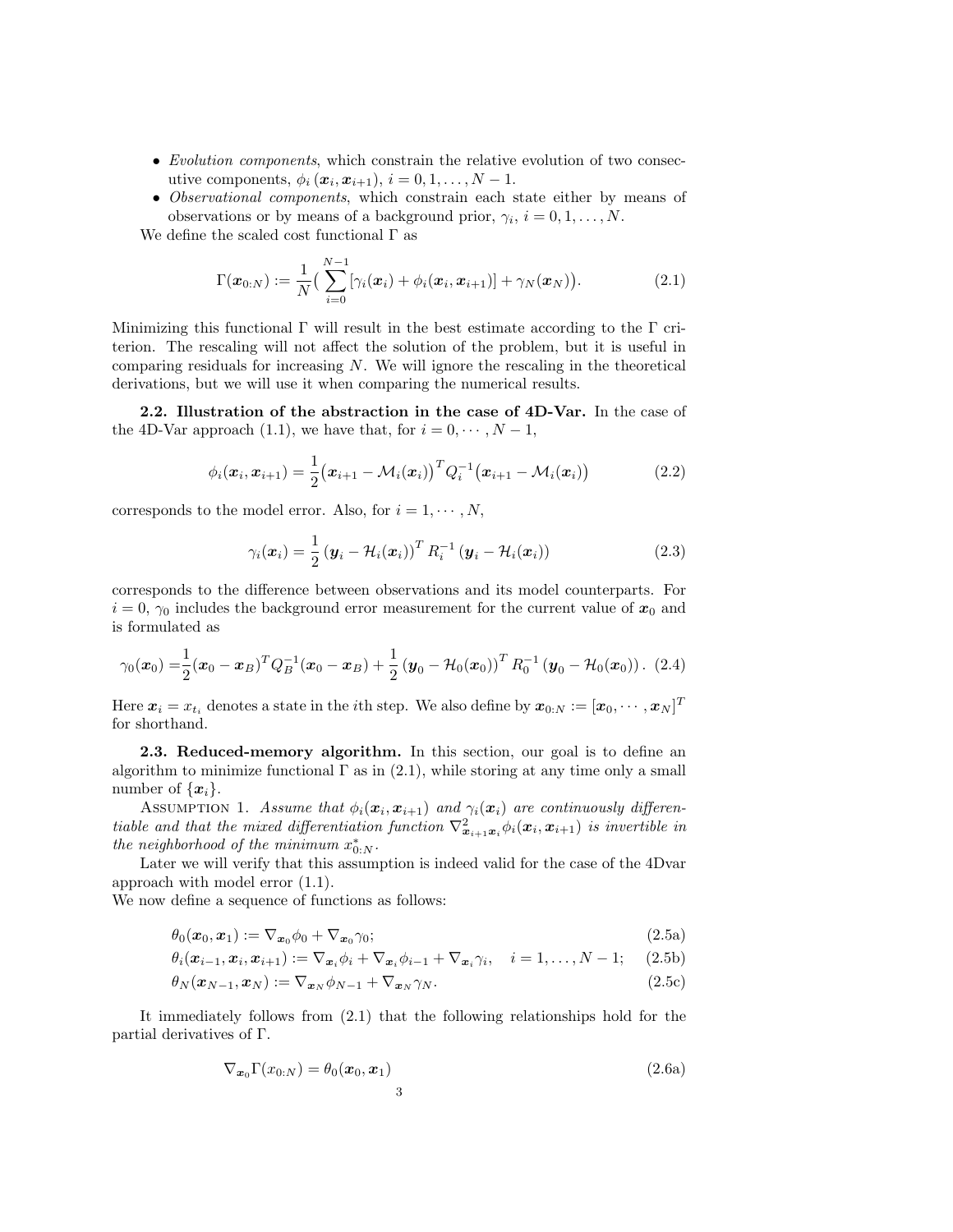$\nabla_{\mathbf{x}_i} \Gamma(x_{0:N}) = \theta_i(\mathbf{x}_{i-1}, \mathbf{x}_i, \mathbf{x}_{i+1}), \quad i = 1, \dots, N-1.$  (2.6b)

$$
\nabla_{\boldsymbol{x}_N} \Gamma(x_{0:N}) = \theta_N(\boldsymbol{x}_{N-1}, \boldsymbol{x}_N)
$$
\n(2.6c)

The core of our method is based on the following observation.

THEOREM 1. Under Assumption 1, there exist continuously differentiable mappings  $\lambda_i(\mathbf{x}_0)$ ,  $i = 1, 2, ..., N$ , such that

$$
\theta_0(\boldsymbol{x}_0, \lambda_1(\boldsymbol{x}_0)) = 0 \tag{2.7}
$$

$$
\theta_i(\lambda_{i-1}(\boldsymbol{x}_0), \lambda_i(\boldsymbol{x}_0), \lambda_{i+1}(\boldsymbol{x}_0)) = 0, \quad i = 1, 2, \dots, N-1.
$$
 (2.8)

Moreover, for any  $x_0$ ,  $\{\lambda_i(x_0)\}_{i=1,2,...,N}$  are the unique vectors with this property.

*Proof.* We have from the definition of  $\theta_i$  (while temporarily dropping the obvious dependence on  $x_0$ ) that

$$
\nabla_{\boldsymbol{x}_{i+1}} \theta_i(\boldsymbol{x}_{i-1}, \boldsymbol{x}_i, \boldsymbol{x}_{i+1}) = \nabla_{\boldsymbol{x}_{i+1}} \nabla_{\boldsymbol{x}_i} \phi_i(\lambda_i, \lambda_{i+1}). \tag{2.9}
$$

From Assumption 1 we have that  $\nabla^2_{x_{i+1},x_i} \phi_i(\lambda_i,\lambda_{i+1})$  is invertible, which in turn makes the Jacobian of the associated nonlinear equation in (2.9) invertible in  $x_{i+1}$ ,  $i = 1, 2, \ldots, N - 1$  (with a similar conclusion for  $i = 0$ ). The conclusion follows from application of the implicit function theorem recursively in  $(2.9)$ .  $\Box$ 

Based on Theorem 1, we can rewrite  $\Gamma$  as a function of  $x_0$  as follows:

$$
\widehat{\Gamma}(\boldsymbol{x}_0) = \frac{1}{N} \Big[ \sum_{i=0}^{N-1} \gamma_i(\lambda_i(\boldsymbol{x}_0)) + \phi_i(\lambda_i(\boldsymbol{x}_0), \lambda_{i+1}(\boldsymbol{x}_0)) + \gamma_N(\lambda_N(\boldsymbol{x}_0)) \Big]. \tag{2.10}
$$

By transferring the cost function  $(2.1)$  into  $(2.10)$ , a function of initial state, considerable storage space is saved during computation since we reduce the multistate function to a single-state function. The main vehicle for this reduction is the explicit enforcement of the optimality conditions at each of the time steps other than the initial one. In some sense, the optimality conditions become the strong constraint in the approach, replacing the perfect model assumption from current 4DVar data assimilation procedures, that is, of course, if we can manipulate the function  $\Gamma$  as required by the optimization algorithms in a way that does maintain an  $\mathcal{O}(1)$  storage.

To that end, we need more theoretical support to verify that the optimum solution of (2.10) is the same as the initial state of the original problem's optimum solution. It is well known that for a twice continuously differentiable function  $f$ , if  $x$ is a local minimizer of  $f$ , then there are two necessary conditions must be satisfied:  $f'(x)$  equals 0 (first-order necessary condition; x here is called a stationary point) and  $f''(x)$  is positive semi-definite (second-order necessary condition). The sufficient conditions that x is a local minimizer of f are that x is a stationary point and  $f''(x)$ is positive definite (second-order sufficient condition). Hence we need to figure out the derivatives first.

The gradient of  $\widehat{\Gamma}$  is calculated as

$$
\nabla_{\boldsymbol{x}_0} \widehat{\boldsymbol{\Gamma}} = \theta_0(\lambda_0, \lambda_1) + (\nabla_{\boldsymbol{x}_0} \lambda_N)^T \theta_N(\lambda_{N-1}, \lambda_N) + \sum_{i=1}^{N-1} (\nabla_{\boldsymbol{x}_0} \lambda_i)^T \theta_i(\lambda_{i-1}, \lambda_i, \lambda_{i+1}).
$$

Because of the way  $\lambda_i, i = 1, \dots, N$  are computed from the recursion (2.9), which implies that  $\theta_0(\lambda_0, \lambda_1) \equiv 0$  and  $\theta_i(\lambda_{i-1}, \lambda_i, \lambda_{i+1}) \equiv 0$ ,  $i = 1, \dots, N-1$ , we have that

$$
\nabla_{\boldsymbol{x}_0} \widehat{\boldsymbol{\Gamma}} = (\nabla_{\boldsymbol{x}_0} \lambda_N)^T \theta_N (\lambda_{N-1}, \lambda_N) \quad \boldsymbol{x}_0 \in \mathcal{N}(\boldsymbol{x}_0^*).
$$
 (2.11)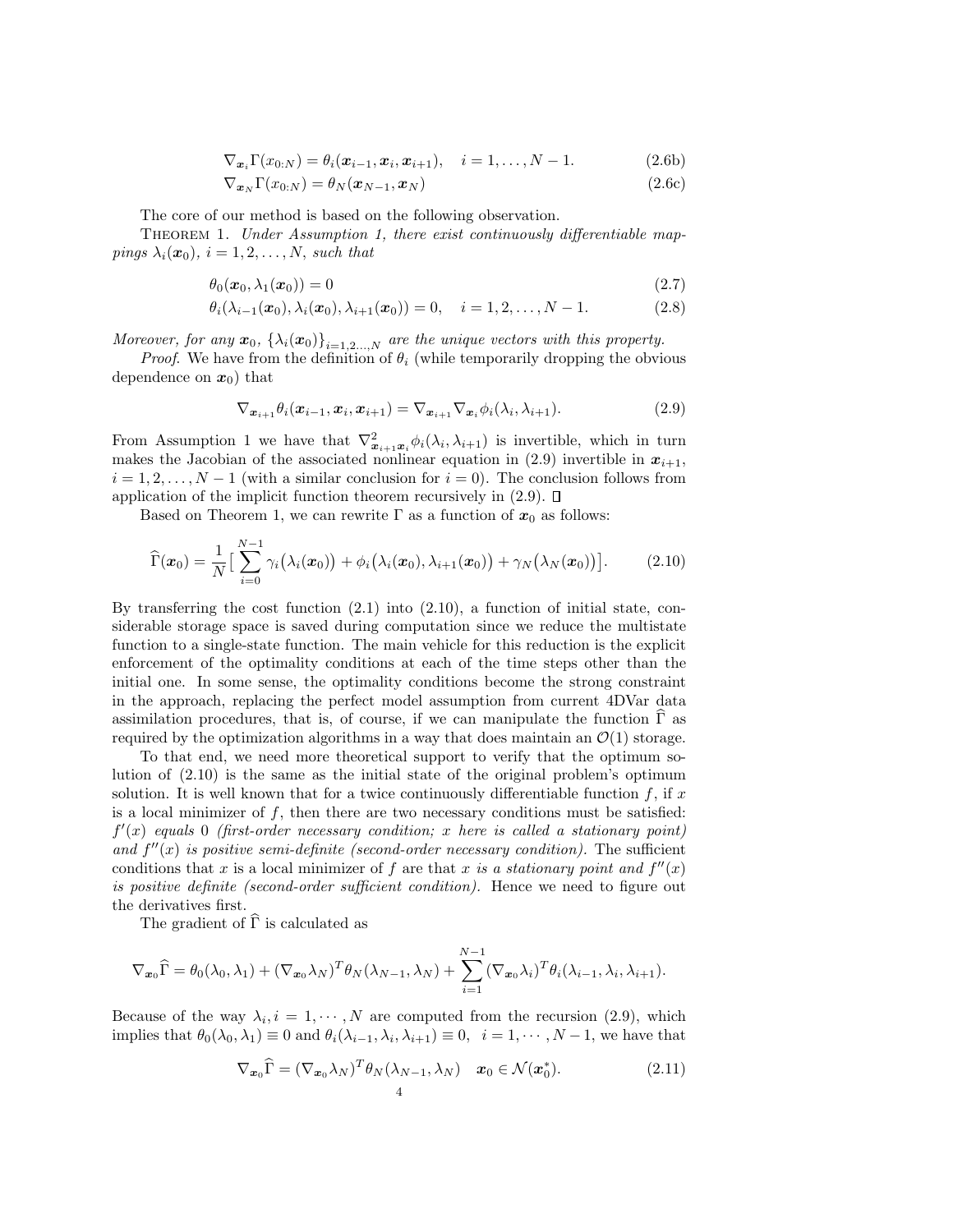Define  $L_i := \nabla_{x_0} \lambda_i$ . The second-order derivative of  $\widehat{\Gamma}$  at  $x_0^*$  is calculated by product rule as

$$
\nabla_{\boldsymbol{x}_0 \boldsymbol{x}_0}^2 \widehat{\Gamma} = \nabla_{\lambda_0} \theta_0 + L_1^T \nabla_{\lambda_1} \theta_0 + \left( L_{N-1}^T \nabla_{\lambda_{N-1}} \theta_N + L_N^T \nabla_{\lambda_N} \theta_N \right) L_N + \sum_{i=1}^{N-1} \left( L_{i-1}^T \nabla_{\lambda_{i-1}} \theta_i + L_i^T \nabla_{\lambda_i} \theta_i + L_{i+1}^T \nabla_{\lambda_{i+1}} \theta_i \right) L_i + \sum_{i=1}^{N-1} \left( (\theta_i)^T \otimes I_s \right) \nabla_{\boldsymbol{x}_0} \text{vec}(L_i) + \left( (\theta_N)^T \otimes I_s \right) \nabla_{\boldsymbol{x}_0} \text{vec}(L_N), \tag{2.12}
$$

where  $I_s$  is an  $s \times s$  identity matrix with s being the dimension of  $x_i$  and  $\otimes$  denotes Kronecker product. To prove (2.12), we need only to prove that the first derivative matrix of  $s \times s$  matrix M and  $s \times 1$  vector u, with respect to  $s \times 1$  vector x, i.e

$$
\nabla_{\boldsymbol{x}}(M\boldsymbol{u}) = \left(\boldsymbol{u}^T\otimes I_s\right)\nabla_{\boldsymbol{x}}\text{vec}(M) + M\nabla_{\boldsymbol{x}}\boldsymbol{u}.
$$

Here the Kronecker product,  $u^T \otimes I_s = (u_1 I_s \cdots u_s I_s)$ , and  $vec(M)$  is a  $s^2 \times 1$ vector stacking the columns of the matrix M on top of one another; that is,  $vec(M)$  =  $\left(m_{11} \cdots m_{s,1} \cdots m_{1s} \cdots m_{s,s}\right)^T$ . The first derivative matrix of vec $(M)$  is

$$
\nabla_{\mathbf{x}} \text{vec}(M) = \begin{pmatrix} \frac{\partial m_{11}}{\partial x_1} & \cdots & \frac{\partial m_{11}}{\partial x_s} \\ \vdots & \vdots & \vdots \\ \frac{\partial m_{ss}}{\partial x_1} & \cdots & \frac{\partial m_{ss}}{\partial x_s} \end{pmatrix}.
$$

Hence the ith-row-and-jth-column element of  $(u^T \otimes I_s) \nabla_x \text{vec}(M)$  is  $\sum_{k=1}^s \frac{\partial m_{ik}}{\partial x_j} u_k$ . The ith-row-and-jth-column element of  $M\nabla_x u$  is  $\sum_{k=1}^s m_{i,k} \frac{\partial u_k}{\partial x_j}$ . The ith-row element of  $M\mathbf{u} = \sum_{k=1}^{s} m_{ik}u_k$  and hence the ith-row-and-jth-column element of  $\nabla_{\mathbf{x}}(M\mathbf{u})$  is  $\sum_{k=1}^{s} m_{ik} \frac{\partial u_k}{\partial x_j} + \sum_{k=1}^{s} \frac{\partial m_{ik}}{\partial x_j} u_k$ . Hence (2.12) is verified.

From Theorem 1, the last line of Equation (2.12) is zero. Then (2.12) can be simplified at  $x_0^*$  as

$$
\nabla_{\mathbf{x}_0\mathbf{x}_0}^2 \widehat{\Gamma} = \nabla_{\lambda_0} \theta_0 + L_1^T \nabla_{\lambda_1} \theta_0 + \left( L_{N-1}^T \nabla_{\lambda_{N-1}} \theta_N + L_N^T \nabla_{\lambda_N} \theta_N \right) L_N + \sum_{i=1}^{N-1} \left( L_{i-1}^T \nabla_{\lambda_{i-1}} \theta_i + L_i^T \nabla_{\lambda_i} \theta_i + L_{i+1}^T \nabla_{\lambda_{i+1}} \theta_i \right) L_i^T.
$$

Because  $\nabla_{\lambda_j} \theta_i = \nabla_{\bm{x}_j} \nabla_{\bm{x}_i} \Gamma |_{\bm{x}_j = \lambda_j}, j = i - 1, i, i + 1$ , one can easily verify that

$$
\nabla_{\boldsymbol{x}_0 \boldsymbol{x}_0}^2 \widehat{\Gamma} = \Lambda^T \left( \nabla_{\boldsymbol{x}_{0:N}}^2 \Gamma(\boldsymbol{x}_0, \lambda_{1:N}) \right) \Lambda, \tag{2.13}
$$

where

$$
\Lambda^T = \left[I, (\nabla_{\mathbf{x}_0} \lambda_1)^T, \cdots, (\nabla_{\mathbf{x}_0} \lambda_N)^T\right].
$$
\n(2.14)

From (2.6) and (2.11) as well as the definition of the mappings  $\theta_i$ , it immediately follows that the component  $x_0^*$  of a stationary point  $x_0^*, x_1^*, \ldots, x_N^*$  of (2.1) also satisfies  $\nabla_{\mathbf{x}_0} \widehat{\Gamma}(\mathbf{x}_0^*) = 0$ . Therefore, it is a stationary point of  $\widehat{\Gamma}$ . In the following result, we show that the reciprocal is also true under some mild assumptions.

THEOREM 2. If  $\mathbf{x}_0^*$  is a local minimizer of  $\widehat{\Gamma}(\mathbf{x}_0)$  and  $\lambda_N(\mathbf{x}_0)$  is invertible, then  $(x_0^*, \lambda_1(x_0^*), \cdots, \lambda_N(x_0^*))$  is a stationary point of  $\Gamma(x_{0:N})$ .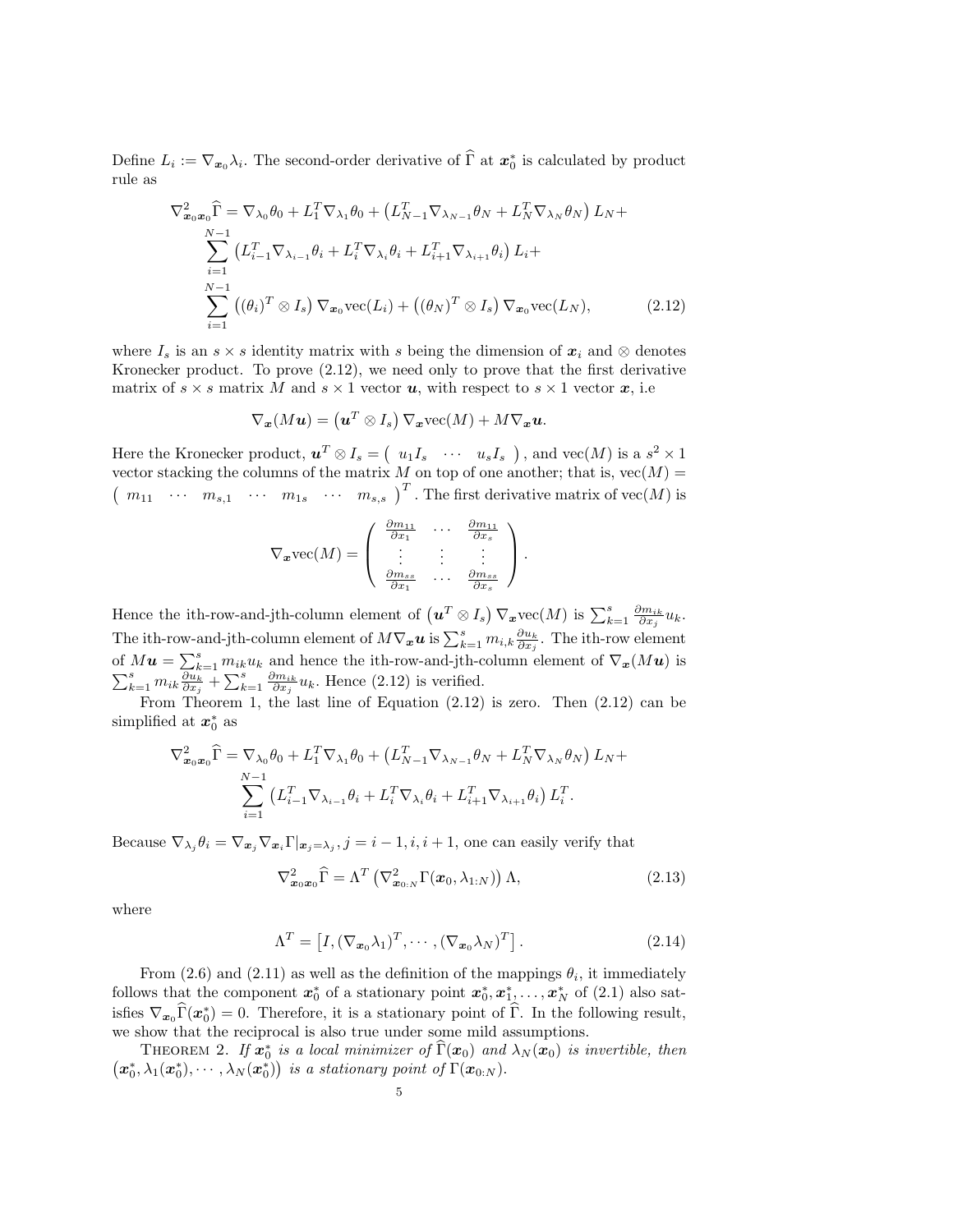*Proof.* From the definition of the mapping  $\lambda_i(\cdot)$  in Theorem 1, we have that for  $i = 1, \cdots, N - 1,$ 

$$
\theta_0(\mathbf{\bm{\bm{x}}}_0^*,\lambda_1(\mathbf{\bm{x}}_0^*))=0, \theta_i(\lambda_{i-1}(\mathbf{\bm{x}}_0^*),\lambda_i(\mathbf{\bm{x}}_0^*),\lambda_{i+1}(\mathbf{\bm{x}}_0^*))=0.
$$

Furthermore, according to the condition that  $x_0^*$  is a local minimizer of  $\widehat{\Gamma}(x_0)$ , it follows that the derivative of  $\hat{\Gamma}$  with respect to  $x_0^*$  is zero. That is, according to  $(2.11),$ 

$$
(\nabla_{\mathbf{x}_0} \lambda_N)^T \theta_N(\lambda_{N-1}, \lambda_N) = 0.
$$

Because  $\nabla_{\bm{x}_0} \lambda_N$  is invertible, it follows that  $\theta_N(\lambda_{N-1}, \lambda_N) = 0$ . Let  $\bm{x}_i^* = \lambda_i(\bm{x}_0^*)$ . It is then immediate that  $x_{0:N}^*$  satisfies (2.6) and is thus a stationary point of  $\Gamma(x_{0:N})$ . The proof is complete.  $\square$ 

According to (2.13), the Hessian of  $\hat{\Gamma}$  at its local minimizer is only a lowerdimension projection of the Hessian of Γ at a corresponding point. Hence the local minimum of  $\Gamma$  is not necessary to be local minimum of  $\Gamma$ . Let us take a simple onedimensional problem for a counterexample. Let  $\Gamma(x_0, x_1) = x_0x_1 - \frac{1}{2}x_0^3 + \frac{7}{2}x_0^2 - 6x_0 -$ 3x<sub>1</sub>. Here  $N = 1$ ,  $\phi_0(x_0, x_1) = x_0x_1$ ,  $\gamma_0(x_0) = -\frac{1}{2}x_0^3 + \frac{7}{2}x_0^2 - 6x_0$ , and  $\gamma_1(x_1) = -3x_1$ . It easy to show that  $x_1 = \frac{3}{2}x_0^2 - 7x_0 + 6$  solves  $\frac{\partial \Gamma(x_0, x_1)}{\partial x_0} = 0$ . By replacing  $x_1$  in  $\Gamma$  by  $\frac{3}{2}x^2 + 0 - 7x_0 + 6$ , we can get  $\widehat{\Gamma}(x_0) = x_0^3 - 8x_0^2 + 21x_0 - 18$ . Obviously,  $\frac{\partial \Gamma}{\partial x_0}|_{x_0=3} = 0$ and  $\frac{\partial^2 \hat{\Gamma}}{\partial x_0^2}|_{x_0=3} = 2 > 0$ ; therefore,  $x_0 = 3$  is local minimizer of  $\hat{\Gamma}$ . However, when  $x_0 = 3$ , the Hessian of Γ satisfies

$$
\nabla_{x_0, x_1}^2 \Gamma(x_0, x_1) = \begin{bmatrix} -3x_0 + 7 & 1\\ 1 & 0 \end{bmatrix}
$$
 (2.15)

and is indefinite with eigenvalues −2.4142 and 0.4142.

We can prove that the initial state of local minimizer of (2.1) is also the local minimizer of (2.10). Moreover, and perhaps more important we can now prove that the minimization of (2.10) is equivalent to a nonlinear equation with nonsingular Jacobian, whose residual can be computed by doing forward sweeps only.

THEOREM 3. Let  $x_0^*$  be the first component of a local minimizer of  $\Gamma(x_{0:N})$  that satisfies the second-order sufficient condition. Then the following hold:

- [i ]  $x_0^*$  is a local minimizer of  $\widehat{\Gamma}(x_0)$  that satisfies the second-order sufficient conditions in  $x_0$ .
- [ii ] The matrix  $\nabla_{\bm{x}_0} \lambda_N(x_0)$  is invertible at  $\bm{x}_0^*$ , where  $\lambda_N(\bm{x}_0)$  is one of the mappings from Theorem 1.
- [iii ] In a neighborhood of  $x_0^*$ , we have that
	- [iii-a ]  $\nabla_{\mathbf{x}_0} \theta_N(\lambda_{N-1}(\mathbf{x}_0), \lambda_N(\mathbf{x}_0))$  is invertible in a neighborhood of  $\mathbf{x}_0^*$ . [iii-b ]  $\theta_N(\lambda_{N-1}(\boldsymbol{x}_0), \lambda_N(\boldsymbol{x}_0)) = 0 \Rightarrow \boldsymbol{x}_0 = \boldsymbol{x}_0^*$
	- [iii-c ] There exists  $C_{\theta}$  such that

$$
||\theta_N(\lambda_{N-1}(\boldsymbol{x}_0)\lambda_N(\boldsymbol{x}_0))|| \geq C_\theta \left|\left|\nabla_{x_0}\widehat{\Gamma}(x_0)\right|\right|
$$

*Proof.* If  $x_{0:N}^*$  is a local minimizer of  $\Gamma(x_{0:N})$ , then  $x_{0:N}^*$  satisfies (2.9), and  $\theta_N(\boldsymbol{x}_{N-1},\boldsymbol{x}_N)=0.$  Then,  $\lambda_i(\boldsymbol{x}_0^*)=\boldsymbol{x}_i^*$  and  $\nabla_{\boldsymbol{x}_0}\widehat{\Gamma}(\boldsymbol{x}_0^*)=0.$ 

Furthermore the second-order sufficient condition is satisfied by  $x_{0:N}^*$  for  $\Gamma$ ; in other words,  $\nabla^2_{\bm{x}_{0:N}\bm{x}_{0:N}} \Gamma(\bm{x}_{0:N}^*)$  is positive definite. Then,  $\nabla^2_{\bm{x}_0\bm{x}_0} \widehat{\Gamma}(\bm{x}_0^*)$  is also positive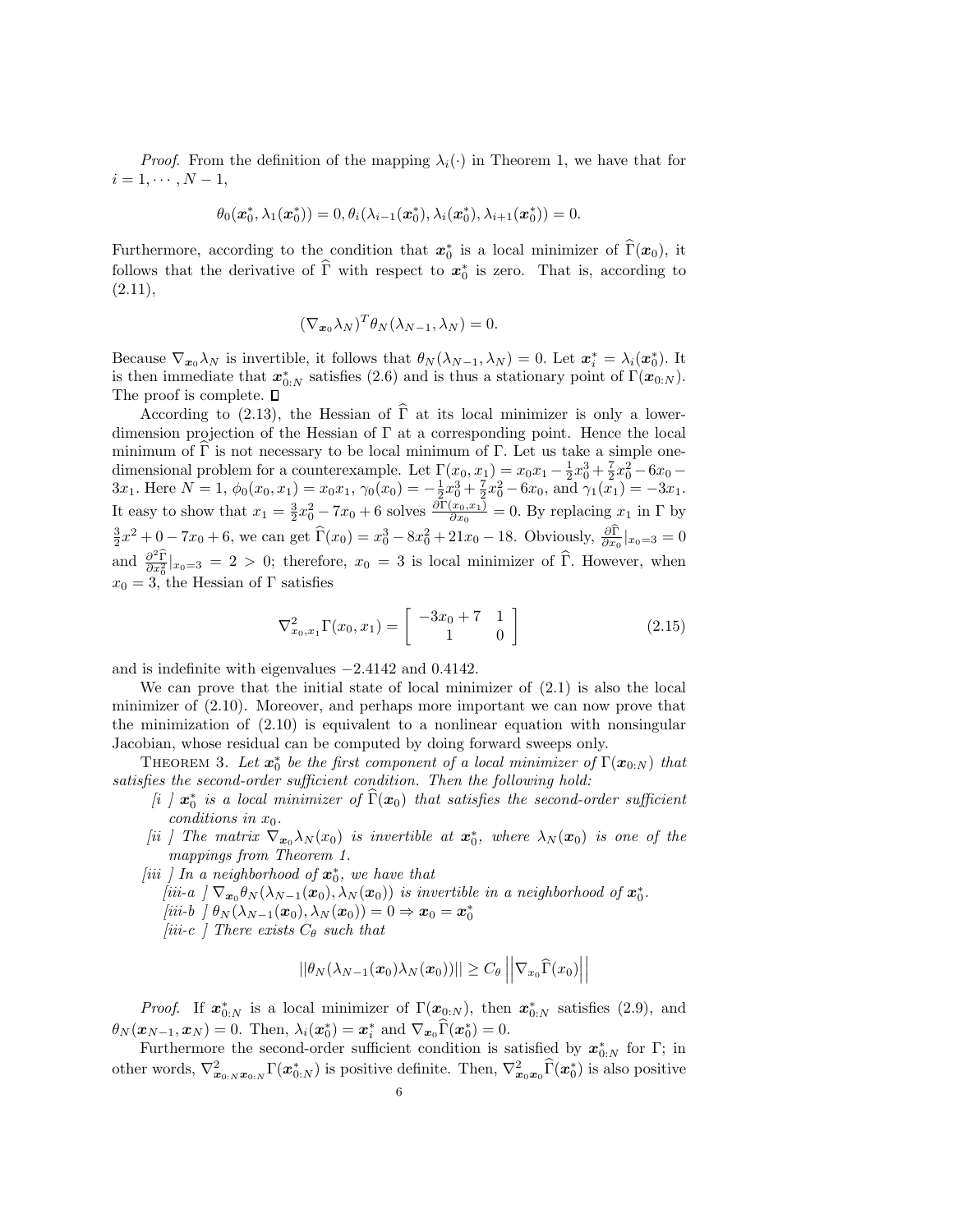definite from  $(2.13)$  and the fact that the matrix  $\Lambda$  in that equation is full rank because of the inclusion of an identity block.

To sum up,  $x_0^*$  is a stationary point of  $\widehat{\Gamma}(x_0^*)$  that satisfies the second-order sufficient condition. Then, it is also a local minimizer of  $\widehat{\Gamma}$ , and part [i] of the Theorem is proved.

For part [ii], we use (2.11) to obtain that (where we drop the dependence of  $\lambda_i$ on  $x_0$  to simplify notation)

$$
\nabla_{\boldsymbol{x}_0\boldsymbol{x}_0}^2 \widehat{\Gamma}(\boldsymbol{x}_0^*) = (\nabla_{\boldsymbol{x}_0} \lambda_N)^T \nabla_{\lambda_{N-1}} \theta_N(\lambda_{N-1}, \lambda_N) \nabla_{\boldsymbol{x}_0} \lambda_{N-1} + (\nabla_{\boldsymbol{x}_0} \lambda_N)^T \nabla_{\lambda_N} \theta_N(\lambda_{N-1}, \lambda_N) \nabla_{\boldsymbol{x}_0} \lambda_N.
$$
\n(2.16)

Note that the component of the Hessian involving the second-derivative  $\lambda_N$  disappears since  $\theta_N(\lambda_{N-1}, \lambda_N) = 0$  at  $\boldsymbol{x}_0^*$ . Also note that the above formula for  $\nabla^2_{\boldsymbol{x}_0 \boldsymbol{x}_0} \hat{\Gamma}(\boldsymbol{x}_0^*)$  does not imply that it is nonsymmetric (which would be a contradiction). The symmetry of the matrix would eventually unfold after using the recursion for  $\lambda_i$  and, implicitly, their Jacobians. Nevertheless, the form presented is sufficient for us to reach our conclusions.

Assume now that  $\nabla_{\boldsymbol{x}_0} \lambda_N$  were not invertible. Then, there must be a vector  $u \neq 0$ such that  $\nabla_{\mathbf{x}_0} \lambda_N u = 0$ . Using (2.16), we obtain that  $u^T \nabla^2_{\mathbf{x}_0 \mathbf{x}_0} \widehat{\Gamma}(\mathbf{x}_0^*) u = 0$ , which contradicts the conclusion reached at part [i]. This proves the part [ii] of the theorem.

For part [iii], we use (2.11) to obtain

$$
(\nabla_{\boldsymbol{x}_0} \lambda_N)^{-T} \nabla_{\boldsymbol{x}_0} \widehat{\Gamma}(\boldsymbol{x}_0) = \theta_N(\lambda_{N-1}, \lambda_N), \qquad (2.17)
$$

which in turn, with  $\nabla_{\boldsymbol{x}_0} \widehat{\Gamma}(\boldsymbol{x}_0^*) = 0$ , results in

$$
\nabla_{\boldsymbol{x}_0}\theta_N(\lambda_{N-1}(\boldsymbol{x}_0^*),\lambda_N(\boldsymbol{x}_0^*)) = (\nabla_{\boldsymbol{x}_0}\lambda_N)^{-T}(\boldsymbol{x}_0^*)\nabla_{\boldsymbol{x}_0\boldsymbol{x}_0}^2\widehat{\Gamma}(\boldsymbol{x}_0^*).
$$

Since the latter relationship—following parts  $[i]$  and  $[i]$ — is a multiplication between two nonsingular matrices, it follows that  $\nabla_{x_0} \theta_N(\lambda_{N-1}(\mathbf{x}_0^*), \lambda_N(\mathbf{x}_0^*))$  is nonsingular which proves  $[iii-a]$  and  $[iii-b]$ . From  $(2.17)$ , and part  $[iii]$  the conclusion  $[iii-c]$ follows as well, as  $\nabla_{x_0} \lambda_N$  is continuous and thus invertible in a neighborhood of  $x_0^*$ .

This completes the proof of part [iii] and of the theorem.  $\square$ 

**2.4. Our low-memory approach.** The essence of our approach follows from Theorem 1 and Theorem 3. From these theorems, the minimizer  $x_0^*$  of (2.10) and, implicitly, the first component of the minimizer of the target function (2.1) can be obtained by solving the nonlinear systems of equations in  $x_0$ .

$$
\theta_N(\lambda_{N-1}(\boldsymbol{x}_0), \lambda_N(\boldsymbol{x}_0)) = 0 \tag{2.18}
$$

For given  $x_0$ , the function on the left of the preceding equation is evaluated by computing  $\lambda_i(x_0)$  recursively using Theorem 1. In turn, the nonlinear equation (2.18) is well-posed from Theorem 3[iii]. The resulting nonlinear equation can now be solved by limited-memory quasi-Newton nonlinear equation methods such as limited-memory Broyden methods [25, 3]. Alternatively, under some conditions, the same recursion can be used to compute the objective function (2.10) and a descent direction for it, as we will illustrate in §3. In turn, this can be used in a limited-memory quasi-Newton optimization arproach such L-BFGS [3, 14].

Therefore, in principle,  $(2.18)$  can be solved by using only  $\mathcal{O}(1)$  stored vectors. The only vectors that need to be stored are the current  $x_0$ , the vectors at the current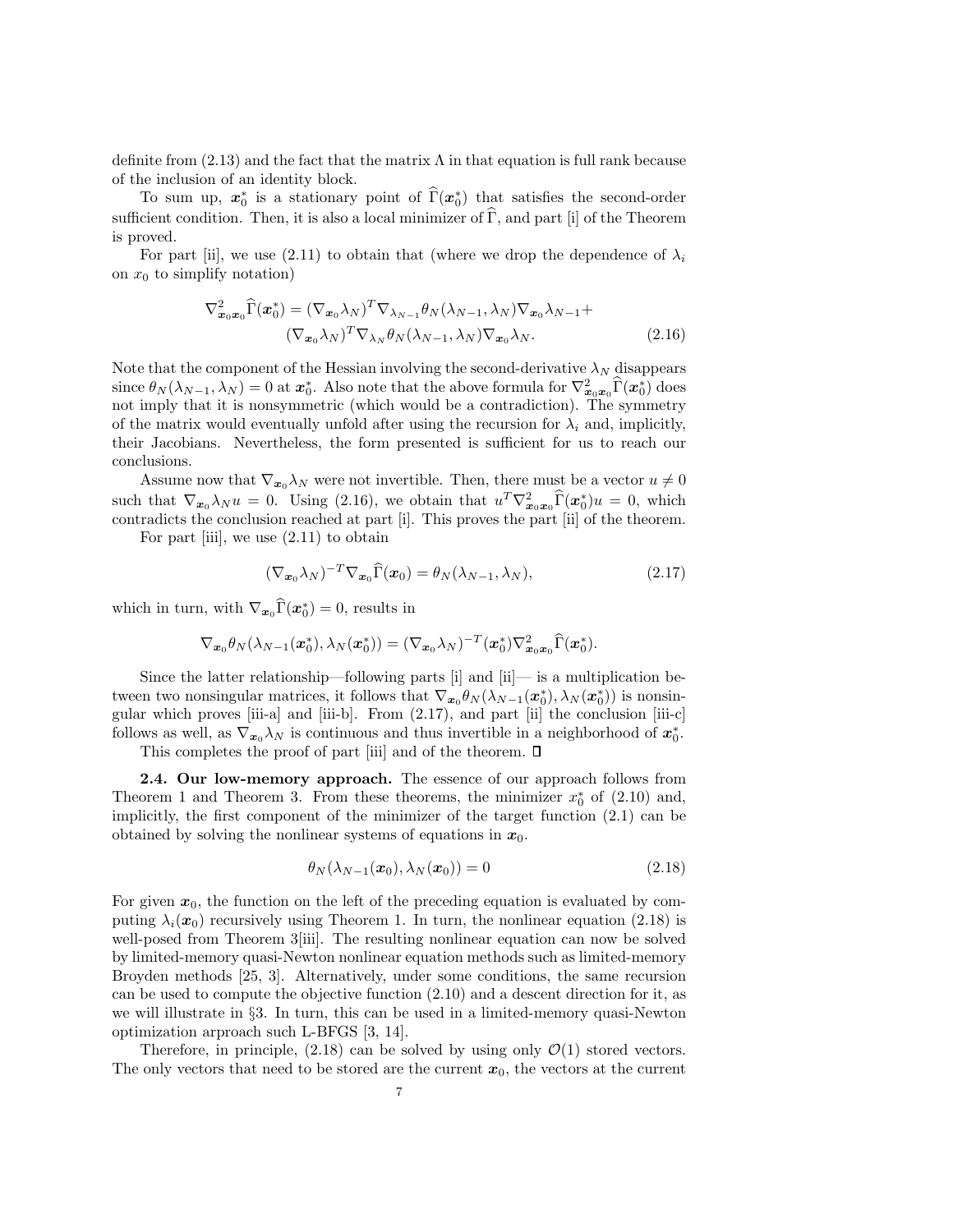recursion step  $(x_i$  and  $x_{i+1}$  at the *i*th step of the recursion in Theorem 1), and the vectors needed by limited-memory Broyden's method. Once the convergence criterion is satisfied, the sought-after quantity (typically, the best estimate of the last state  $x_N^*$ ) can be output after one more recursion.

In any case, our approach compares favorably with a brute-force minimization of (2.1) where, in principle, all vectors  $x_i$  need to be stored,  $i = 0, 1, 2, \ldots N$ . For high-fidelity simulations in memory-starved environments, as the emerging high-end computing facilities appear to be, this can be a major handicap.

2.5. Comparison with the strong constraint case. Some of the difficulties in the direct approach to  $(2.1)$  appear in the case with strong constraints:

$$
\min_{\mathbf{x}_{i+1}} \Gamma(\mathbf{x}_{0:N}) := \frac{1}{N} \Big( \sum_{i=0}^{N-1} [\gamma_i(\mathbf{x}_i) + \phi_i(\mathbf{x}_i, \mathbf{x}_{i+1})] + \gamma_N(\mathbf{x}_N) \Big),
$$
\n
$$
\mathbf{x}_{i+1} = M_i(\mathbf{x}_i), \quad i = 0, 1, 2, \dots, N-1.
$$
\n(2.19)

Note that, because of the constraints, this new problem has only 1 vector degree of freedom, whereas the problem of minimizing  $(2.1)$  had  $N+1$  degrees of freedom. In the 4DVar case with strong constraints, as applied operationally, the terms  $\phi_i$  do not appear, but we preserve them for generality; they will not change our approach.

The optimality conditions for (2.19) can be obtained by introducing Lagrange multipliers  $\mu_i$ ,  $i = 0, 1, ..., N - 1$  and the Lagrangian function

$$
\mathcal{L}(\boldsymbol{x}_{0:N}, \boldsymbol{\mu}_{0:N-1}) = \Gamma(\boldsymbol{x}_{0:N}) + \sum_{i=0}^{N-1} (\boldsymbol{x}_{i+1} - M_i(x_i))^T \boldsymbol{\mu}_i.
$$
 (2.20)

The optimality-feasibility conditions become  $\nabla_{\mathbf{x}_i}\mathcal{L} = 0, i = 0, 1, \ldots, N, \nabla_{\mathbf{\mu}_i}\mathcal{L} = 0$ ,  $i = 0, 1, \ldots, N - 1$ . That is,

$$
0 = \nabla_{\boldsymbol{x}_0} \gamma(\boldsymbol{x}_0) + \nabla_{\boldsymbol{x}_0} \phi_0(\boldsymbol{x}_0, \boldsymbol{x}_1) - \nabla_{\boldsymbol{x}_0} M_0^T(\boldsymbol{x}_0) \boldsymbol{\mu}_0
$$
\n(2.21a)

$$
0 = \nabla_{\boldsymbol{x}_i} \gamma(\boldsymbol{x}_i) + \nabla_{\boldsymbol{x}_i} \phi_{i-1}(\boldsymbol{x}_{i-1}, \boldsymbol{x}_i) + \nabla_{\boldsymbol{x}_i} \phi_i(\boldsymbol{x}_i, \boldsymbol{x}_{i+1}) +
$$
  

$$
\boldsymbol{\mu}_{i-1} - \nabla_{\boldsymbol{x}_i} M_i^T \boldsymbol{\mu}_i, \quad i = 1, 2 \dots, N - 1,
$$
 (2.21b)

$$
0 = \nabla_{\boldsymbol{x}_N} \gamma(\boldsymbol{x}_N) + \nabla_{\boldsymbol{x}_N} \phi_{N-1}(\boldsymbol{x}_{N-1}, \boldsymbol{x}_N) + \boldsymbol{\mu}_{N-1}
$$
(2.21c)

$$
0 = \boldsymbol{x}_{i+1} - M_i(\boldsymbol{x}_i), \quad i = 0, 1, ..., N - 1.
$$
\n(2.21d)

We are now faced with two options. The first is the classical adjoint approach, which can be thought to follow from Pontryagin's principle of optimal control. That is, one can think of  $x_0$  being the only (vector) degree of freedom.

Indeed, this setup is identical to the optimal discrete nonlinear control setup [2, Proposition 3.2]. It can be seen from that reference that the situation described here corresponds to the case in which the control over the first time stage is the initial state variable,  $x_0$ , and the dynamics and the objective function for the other variables do not depend on the control. Following the maximum principle in this setup, at a given  $x_0$ , one computes the states by carrying out the forward recursion  $(2.21d)$  and stores *them.* Subsequently, the Lagrange multiplier  $\mu_{N-1}$  is computed from (2.21c). Then, all other Lagrange multipliers (the "adjoint variables") are computed recursively from  $(2.21b)$  backwards all the way to  $\mu_0$ . Next, the quantity

$$
\nabla_{\boldsymbol{x}_0}\mathcal{L}=\nabla_{\boldsymbol{x}_0}\gamma(\boldsymbol{x}_0)+\nabla_{\boldsymbol{x}_0}\phi_0(\boldsymbol{x}_0,\boldsymbol{x}_1)-\nabla_{\boldsymbol{x}_0}M_0^T(\boldsymbol{x}_0)\boldsymbol{\mu}_0\\s
$$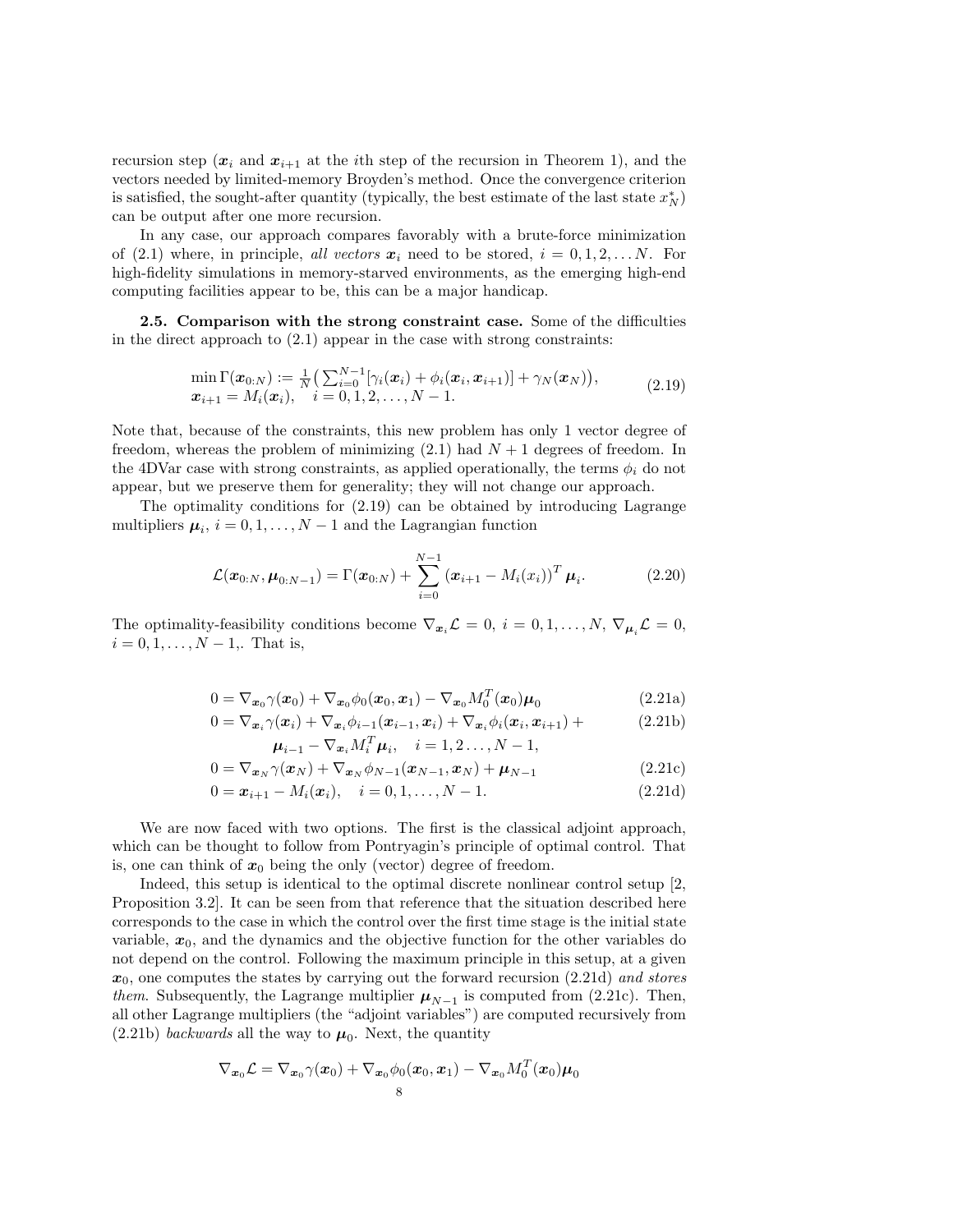is evaluated. This is simply the derivative of the objective function restricted on the feasible manifold defined by  $(2.21d)$  but unrestricted in  $x_0$ .

Subsequently, since the gradient is available, one has the option of carrying out a quasi-Newton optimization approach or, similar to the weakly constrained case described before, of solving the nonlinear equation resulting from setting the gradient to zero, that is, (2.21a). Nevertheless, note that to carry out the backward recursion, as is the case with all adjoint approaches, one needs to store at some point all vectors  $x_{0:N}$ , which may be a significant cost.

Alternatively and related to the approach in this work, one can look at the optimality-feasibility conditions (2.21) as the nonlinear equation

$$
\nabla_{\boldsymbol{x}_N} \gamma(\boldsymbol{x}_N(\boldsymbol{x}_0)) + \nabla_{\boldsymbol{x}_N} \phi_{N-1}(\boldsymbol{x}_{N-1}(\boldsymbol{x}_0), \boldsymbol{x}_N(\boldsymbol{x}_0)) + \boldsymbol{\mu}_{N-1}(\boldsymbol{x}_0) = 0. \qquad (2.22)
$$

Here, the component functions of  $x_0$  are defined recursively as follows. From a prescribed  $x_0$ , equation (2.21d) is solved for  $i = 0$ , and  $x_1(x_0)$  is obtained. Subsequently, equation (2.21a) is solved for  $\mu_0(x_0)$ , which exists uniquely if  $\nabla_x M_0(x_0)$  is invertible (which is the case for all time resolvents). Then a recursion is carried out through (2.21b) and (2.21d), obtaining at each step  $x_{i+1}(x_0)$  and  $\mu_i(x_0)$  up to  $i = N - 1$ . At that point, all the elements needed to evaluate the left-hand side of (2.22) are computed, and that quantity can be evaluated. At this point, one can apply the limited-memory Broyden method and carry out the solution of the optimality system with  $\mathcal{O}(1)$  vector storage as in the weakly constrained session.

On the other hand, the case for using the nonlinear equation—limited-memory method for the strongly constrained case—is less compelling, since for the adjoint case  $\mathcal{O}(\log N)$  vector storage schemes exist by using checkpointing on the adjoint calculation while regenerating the  $x$  vectors as needed from  $(2.21d)$ . While this results in substantial additional computational expense, the approach is well understood and has the advantage of leading to an optimization problem and guarantees of global convergence to stationary points. Moreover, one does not need an extra solve with  $\nabla_x M(x)$  at every step. Otherwise, in terms of conceptual complexity, the limitedmemory quasi-Newton approach for the adjoint-optimization approach seems to be comparable to the limited-memory quasi-Newton approaches proposed in this work.

In the weakly constrained case considered here (2.1), however, the backward recursion option does not seem to exist. The reason is that the problem is now truly a problem over an  $(N + 1)d$  dimensional space defined by  $x_{0:N}$ , as opposed to over a d dimensional case defined by  $x_0$  in the strongly constrained case. Therefore there is no projected gradient to speak of, which is an important concept in adjoint calculations. One could consider the optimality conditions of Theorem 1 as constraints on (2.1) and then apply the approach described through Equations (2.21). Doing so, however, would require second derivatives of  $M_i(x)$ , which seems a steep price to pay for a first-order algorithm insofar as optimization properties are concerned. Therefore our approach in §2.3, while related with Pontryagin's maximum principle, cannot be really inferred from it. We will thus concentrate on the algorithm described in §2.3.

The comparison with the strongly constrained case reveals another interesting insight. In the control literature, the forward-nonlinear equation approach is thought of as a shooting approach for a boundary value problem. We can thus think of the approach from this work as a shooting approach for the nonlinear equation of the optimality conditions of (2.1) combined with a quasi-Newton method.

3. Low-memory algorithm for weakly constrained 4D-Var. In this section, we show how the abstract approach from §2 works in the weakly constrained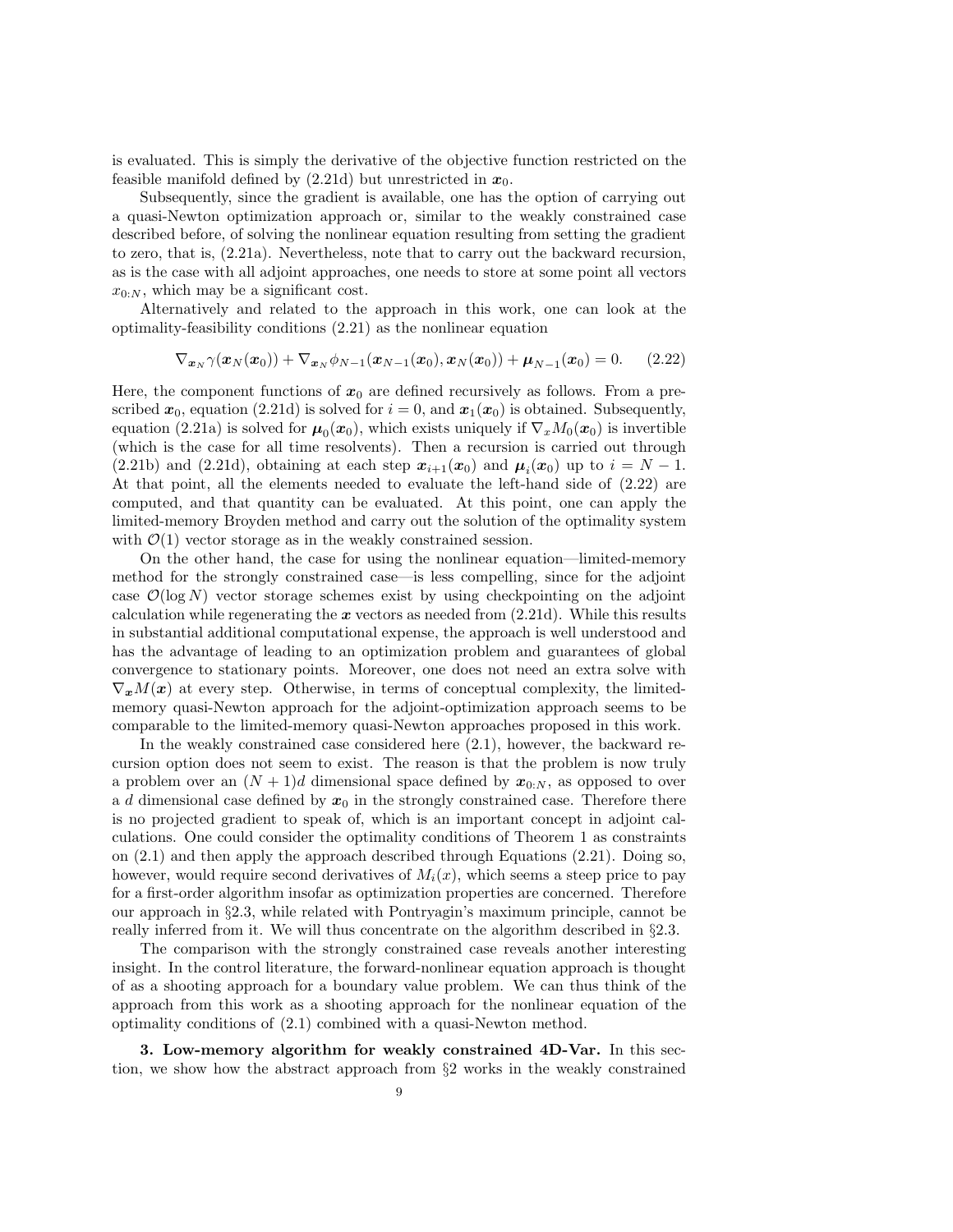4D-Var frame. That is, we study the case when  $\phi_i$  and  $\gamma_i$  are defined from (2.2) and (2.3), respectively.

First, we need to ensure that Assumption 1 holds. For the weakly constrained 4D-Var method defined in  $(2.1), (2.2), (2.3)$  and  $(2.4)$  we know that

$$
\nabla_{\boldsymbol{x}_{i+1}}\nabla_{\boldsymbol{x}_{i}}\phi_{i}(\boldsymbol{x}_{i},\boldsymbol{x}_{i+1})=-(\nabla_{\boldsymbol{x}_{i}}\mathcal{M}_{i}(\boldsymbol{x}_{i}))^{T}Q^{-1}.
$$

Therefore it is invertible if and only if  $\nabla_{x_i} \mathcal{M}_i(x_i)$  is invertible. In addition, for satisfying Assumption 1 completely,  $\mathcal{M}_i$ ,  $\mathcal{H}_i$  must be continuously differentiable.

Since in most applications  $\mathcal{M}_i$  represents the solution flow of a regular ordinary differential equation, the assumption that  $\mathcal{M}_i$  is smooth and invertible holds. Since the observation operator  $\mathcal{H}_i$  can indeed be assumed to be continuously differentiable, we conclude that Assumption 1 holds. Therefore Theorem 1 holds, and the reduced objective function stationary point of the reduced objective function (2.10) is a solution of the nonlinear equation (2.18). In addition, if the weakly constrained 4D-Var problem satisfies the strong-second order condition at its solution, then Theorem 3 also holds in this case, and the nonlinear equation is locally well-posed and solvable by limited-memory Broyden methods.

3.1. Form of the recurrence in the weakly constrained 4D-Var case. Because of quasi-quadratic form of  $\phi_i$  and  $\gamma_i$ , for a fixed initial state  $x_0$ , we get  $x_1$ by solving the  $\theta_0(\mathbf{x}_0, \mathbf{x}_1) = 0$  as

$$
\mathbf{x}_1 = \mathcal{M}_0(\mathbf{x}_0) + Q_0(\nabla_{\mathbf{x}_0} \mathcal{M}_0(\mathbf{x}_0))^{-T} Q_B^{-1}(\mathbf{x}_0 - \mathbf{x}_B) +
$$
  
\n
$$
Q_0(\nabla_{\mathbf{x}_0} \mathcal{M}_0(\mathbf{x}_0))^{-T} (\nabla_{\mathbf{x}_0} \mathcal{H}_0(\mathbf{x}_0))^T R_0^{-1} (\mathcal{H}_0(\mathbf{x}_0) - \mathbf{y}_0);
$$
\n(3.1)

and we get  $x_{i+1}$  by solving the  $\theta_i(x_{i-1}, x_i, x_{i+1}) = 0$  for  $i = 1, \dots, N - 1$  as

$$
\boldsymbol{x}_{i+1} = \mathcal{M}_0(\boldsymbol{x}_i) + Q_i (\nabla_{\boldsymbol{x}_i} \mathcal{M}_i(\boldsymbol{x}_i))^{-T} (\nabla_{\boldsymbol{x}_i} \mathcal{H}_i(\boldsymbol{x}_i))^T R_i^{-1} \left( \mathcal{H}_i(\boldsymbol{x}_i) - \boldsymbol{y}_i \right) \qquad (3.2)
$$

$$
+ Q_i (\nabla_{\boldsymbol{x}_i} \mathcal{M}_i(\boldsymbol{x}_i))^{-T} Q_{i-1}^{-1} \left( \boldsymbol{x}_i - \mathcal{M}_{i-1}(\boldsymbol{x}_{i-1}) \right).
$$

With  $x_{N-1}, x_N$  computed by recurrence (3.2), we have

$$
\theta_N(\boldsymbol{x}_{N-1}, \boldsymbol{x}_N) = 2Q_{N-1}^{-1}(\boldsymbol{x}_N - \mathcal{M}_{N-1}(\boldsymbol{x}_{N-1})) -
$$
\n
$$
2(\nabla_{\boldsymbol{x}_N} \mathcal{H}_N(\boldsymbol{x}_N))^T R_N^{-1}(\boldsymbol{y}_N - \mathcal{H}_N(\boldsymbol{x}_N)).
$$
\n(3.3)

**3.2. Stability issues.** The advantage of our method is most evident at large N values. On the other hand, in that regime the recursive nature of the solution opens the door to having an unstable scheme that, even if formally well defined, results in quantities too large to be practical. These difficulties are not by themselves unique to our method; the recurrence in the maximum principle approach (adjoint approach) in the case of strong constraints is also susceptible to instability if the number of steps considered is too large in relationship to the size of the eigenvalues of  $\nabla_x\mathcal{M}(x)$  [2, Equation (3.38)].

Therefore, the stability of the recurrence (3.2) needs to be studied. We are particularly interested in the limit case  $N \to \infty$ . For a dynamical system such as Burgers' equation, given a fixed time interval, it is desirable that when the time step goes to zero (i.e., the iteration number N increases to infinite) and the time interval  $T$  is fixed, the solution of (3.2) will remain bounded.

Since a complete analysis is difficult for nonlinear systems, we will carry out this analysis for linear time-invariant systems. That is, we will investigate only the case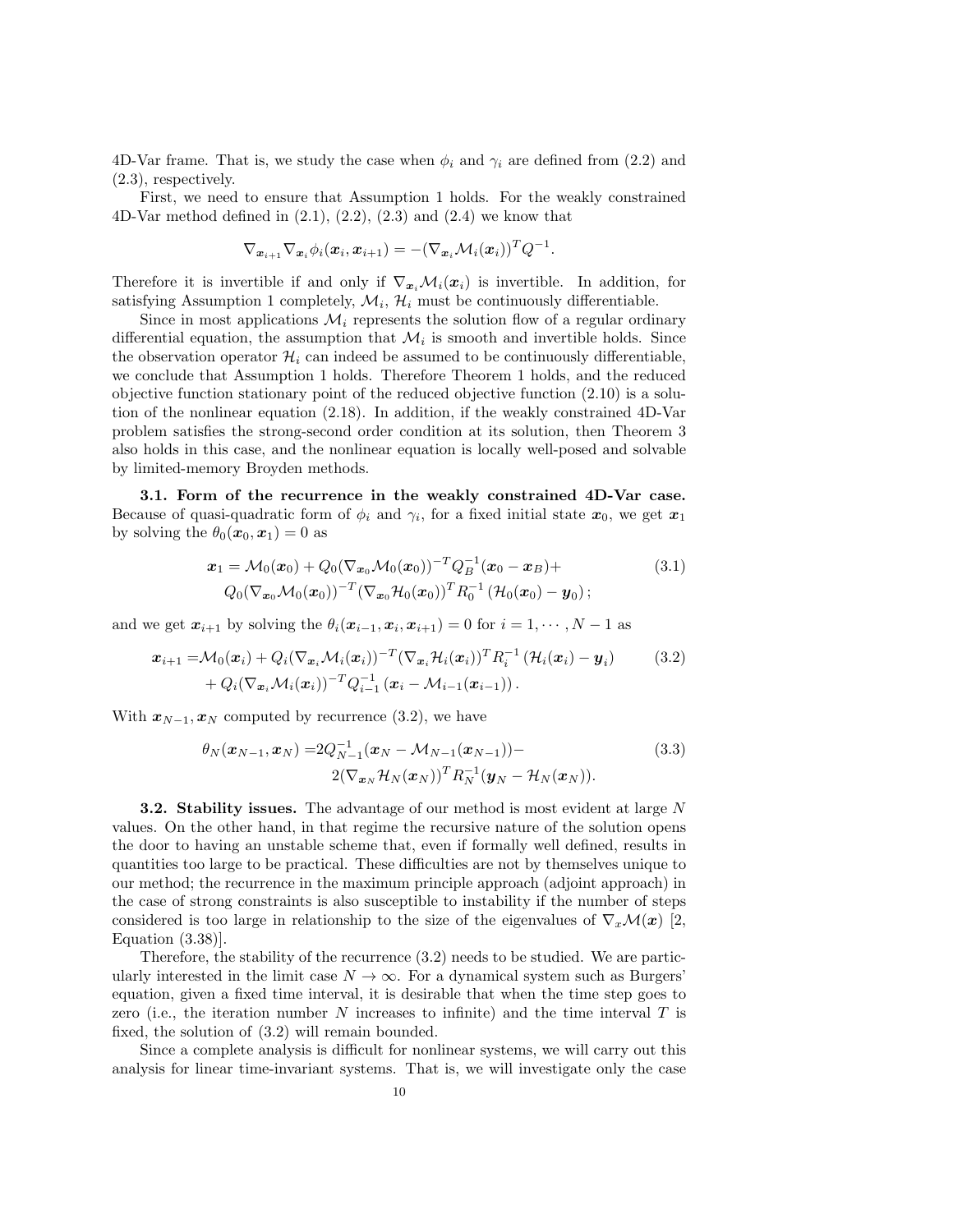of linear  $\mathcal{M}_i$  in (2.2) and  $\mathcal{H}_i$  from (2.3):

$$
\mathcal{M}_i(\boldsymbol{x}_i) = A\boldsymbol{x}_i; \tag{3.4}
$$

$$
\mathcal{H}_i(\boldsymbol{x}_i) = B\boldsymbol{x}_i. \tag{3.5}
$$

By replacing (3.4) and (3.5) in (3.2), the recurrence formula for computing  $x_{i+1}$ ,  $i =$  $1, \cdots, N-1$ , becomes

$$
\boldsymbol{x}_{i+1} = -QA^{-T}B^{T}R^{-1}\boldsymbol{y}_{i} - QA^{-T}Q^{-1}A\boldsymbol{x}_{i-1} + (QA^{-T}Q^{-1} + A + QA^{-T}B^{T}R^{-1}B)\boldsymbol{x}_{i},
$$
\n(3.6)

and

$$
\boldsymbol{x}_1 = -QA^{-T}(B^T R^{-1} \boldsymbol{y}_0 + Q_B^{-1} \boldsymbol{x}_B) + (QA^{-T} Q_B^{-1} + A + QA^{-T} B^T R^{-1} B) \boldsymbol{x}_0.
$$
 (3.7)

We want to allow for an asymptotic analysis with  $h = \frac{T}{N} \to 0$ , and with T fixed. We thus discuss how the various quantities of interest should behave with  $h$ . In the following we use the Landau notations:  $a = \mathcal{O}(h)$ , and, respectively  $a = o(h)$  indicates that  $||a/h||$  is bounded, and respectively, converges to 0, as  $h \to 0$ .

To mimic the discretization of a continuous dynamical system, the propagator of the dynamical system should satisfy  $A = I + \mathcal{O}(h) = I + \mathcal{O}(\frac{T}{N})$ . Since the covariance matrix  $R$  models instrument error, it is reasonable to assume that it is independent of the time step, and we will thus take it constant. About the numerical error model consistency requires that the error be no larger than  $\mathcal{O}(h) = \mathcal{O}(\frac{T}{N})$  the size of the time step and thus, its variance, no larger then the square of it. We make a marginally stronger assumption below.

**Assumption** [A] We assume that  $A = A(h) = I + hP + \mathcal{O}(h^2)$ ,  $Q = Q(h)$ =  $\psi(h)(Q_0 + \mathcal{O}(h)), R = \mathcal{O}(1), Q_B = \mathcal{O}(1)$  for  $h \to 0$ . Here  $Q_0$  is a constant invertible covariance matrix, and  $\psi(h) = o(h^2)$ . Here  $h = T/N$ , and N is the number of time intervals considered in the system.

To carry out the stability analysis under these circumstances, we first prove the following Lemma. Note that  $A$  and  $Q$  depend on  $h$ .

LEMMA 1. Under Assumption [A]  $\left| QA^{-T}Q^{-1} \right|$  $\|\n|Q A^T Q^{-1}$ ||  $\sum_{i=1}^{N}$  and  $\left|\left|A\right|\right|^{N}$  are bounded for all h sufficiently small.

*Proof.* Let  $A = I + hP_1$ , with  $P_1 := P_1(h) = P + \mathcal{O}(h)$ . For h sufficiently small the series expansion of  $(I + hP_1)$  in h holds to give

$$
||QA^{-T}Q^{-1}||^{N} = \left\| \sum_{i=0}^{\infty} \left( -hQP_1^TQ^{-1} \right)^i \right\|^{N}
$$
  

$$
\leq ||Q|| \left( \sum_{i=0}^{\infty} \left( h \left\| P_1^T \right\| \right)^i \right)^N ||Q^{-1}|| = ||Q|| ||Q^{-1}|| \left( 1 - h \left\| P_1^T \right\| \right)^{-N}.
$$

 $\text{When } N \to \infty, \ (1-h||Q|| ||Q^{-1}|| ||P_1^T||)^{-N} \to \exp(T||Q_0|| ||Q_0^{-1}|| ||P_1^T||).$  Similarly,

$$
\left| \left| QA^T Q^{-1} \right| \right|^N = \left| \left| I + h Q P_1^T Q^{-1} \right| \right|^N \le \left( 1 + h \left| |Q| \right| \left| |Q^{-1} \right| \right| \left| |P_1^T| \right| \right)^N. \tag{3.8}
$$

and  $||A||^N = ||I + hP_1||^N \le (1 + h ||P_1||)^N$ . When  $N \to \infty$ , we have that

$$
(1+h ||Q|| ||Q^{-1}|| ||P_1^T||)^N \to \exp(T ||Q_0|| ||Q_0^{-1}|| ||P^T||),
$$
  
11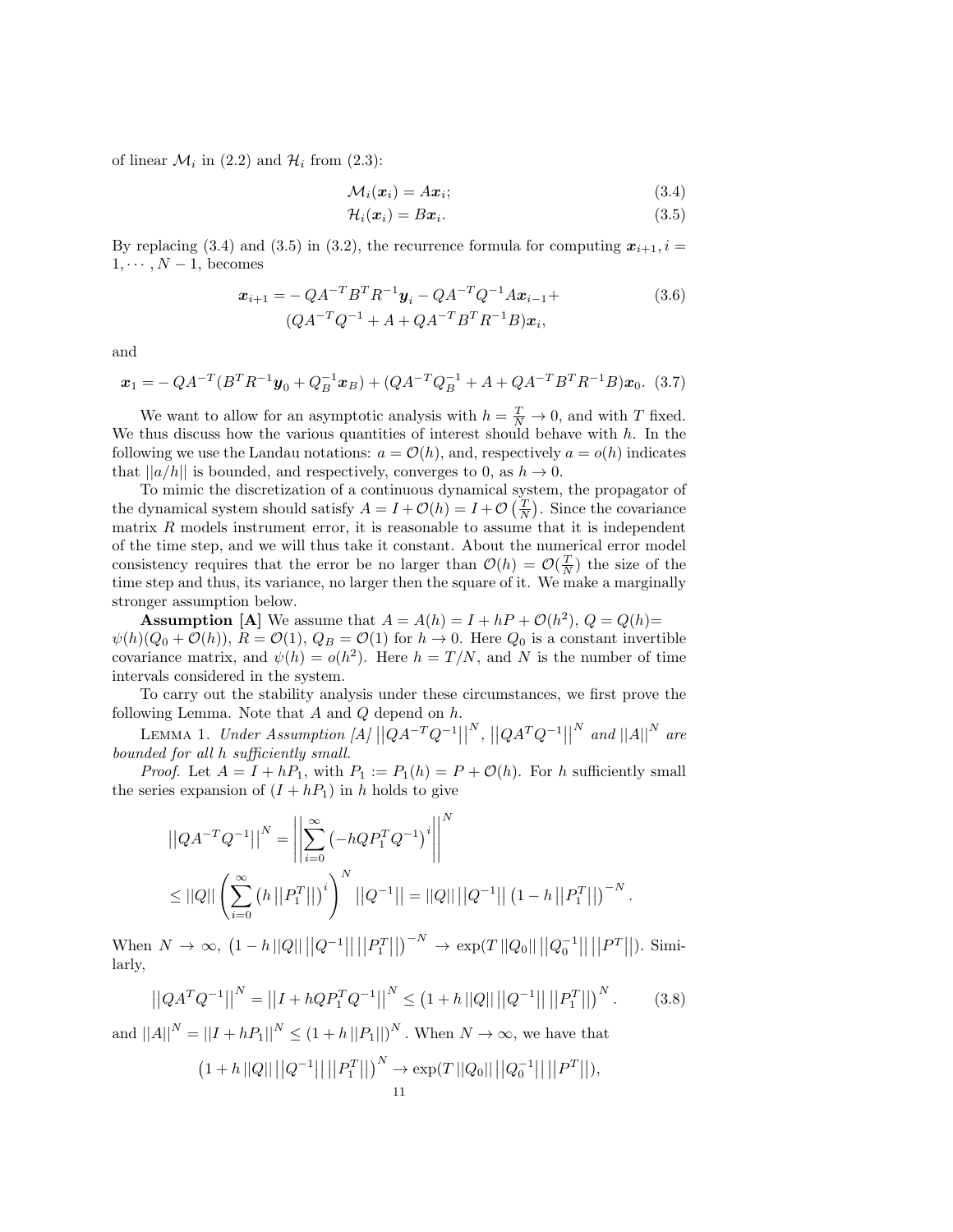and  $(1+h||P_1||)^N \to \exp(T||P||)$ . Hence the boundedness of the quantities in the statement follow since sequences admitting limits are bounded and the proof is complete.  $\square$ 

Note that the second-order recurrence in (3.6), can be written in a matrix-vector form as

$$
\left(\begin{array}{c}\n\boldsymbol{x}_{i+1} \\
\boldsymbol{x}_i\n\end{array}\right)=L\left(\begin{array}{c}\n\boldsymbol{x}_i \\
\boldsymbol{x}_{i-1}\n\end{array}\right)+S\left(\begin{array}{c}\n\boldsymbol{y}_i \\
0\n\end{array}\right),\n\tag{3.9}
$$

where

$$
L := \left( \begin{array}{cc} D & -E \\ I_s & \mathbf{0} \end{array} \right), \tag{3.10}
$$

 $E := QA^{-T}Q^{-1}A$ ,  $I_s$  is the  $s \times s$  identity matrix, and  $D := QA^{-T}Q^{-1} + A +$  $QA^{-T}B^{T}R^{-1}B$ . Clearly L is a matrix with special form and we can derive  $L^{N}$  with some extra efforts. The first attempt is made in following lemma.

LEMMA 2. Let U and V be  $s \times s$  square matrices and  $L := \begin{pmatrix} U + V & -UV \\ I & 0 \end{pmatrix}$  $I_s$  0  $\big).$ Then

$$
L^n = \begin{pmatrix} g_n & -g_{n-1}UV \\ g_{n-1} & g_n - g_{n-1}(U+V) \end{pmatrix},
$$
 (3.11)

where  $g_n = \sum_{i=0}^n V^i U^{n-i}$ .

*Proof.* It is easy to verify that (3.11) holds for  $L^1$  because  $g_0 = I_s$ ,  $U + V = g_1$ ,  $-UV = -g_0UV$ ,  $g_1 - g_0(U + V) = 0$ . Assume that (3.11) holds for  $L^n$ .

$$
L^{n+1} = \begin{pmatrix} g_n & -g_{n-1}UV \\ g_{n-1} & g_n - g_{n-1}(U+V) \end{pmatrix} \begin{pmatrix} U+V & -UV \\ I_s & 0 \end{pmatrix}
$$
  
= 
$$
\begin{pmatrix} g_n(U+V) - g_{n-1}UV & -g_nUV \\ g_n & -g_{n-1}UV \end{pmatrix}.
$$
 (3.12)

We also have that

$$
g_n(U+V) - g_{n-1}UV = \sum_{i=0}^n V^i U^{n-i} U + \sum_{i=0}^n V^i U^{n-i} V - \sum_{i=0}^{n-1} V^i U^{n-1-i} UV
$$
  

$$
= \sum_{i=0}^n V^i U^{n+1-i} + \sum_{i=0}^n V^i U^{n-i} V - \sum_{i=0}^{n-1} V^i U^{n-i} V
$$
  

$$
= \sum_{i=0}^{n+1} V^i U^{n+1-i} = g_{n+1}.
$$

This proves the induction hypothesis for the upper left corner element of  $L^{n+1}$ . By rearranging the above equality we obtain  $g_{n+1} - g_n(U + V) = -g_{n-1}UV$ , which demonstrates the induction hypothesis for the lower right element. Since the other elements of  $L^{n+1}$  are in the algebraic form required by the induction hypothesis, the proof completes.  $\square$ 

However, the matrix  $L$  in Lemma 2 is still a bit different in our case, a case we begin to investigate with the following Lemma.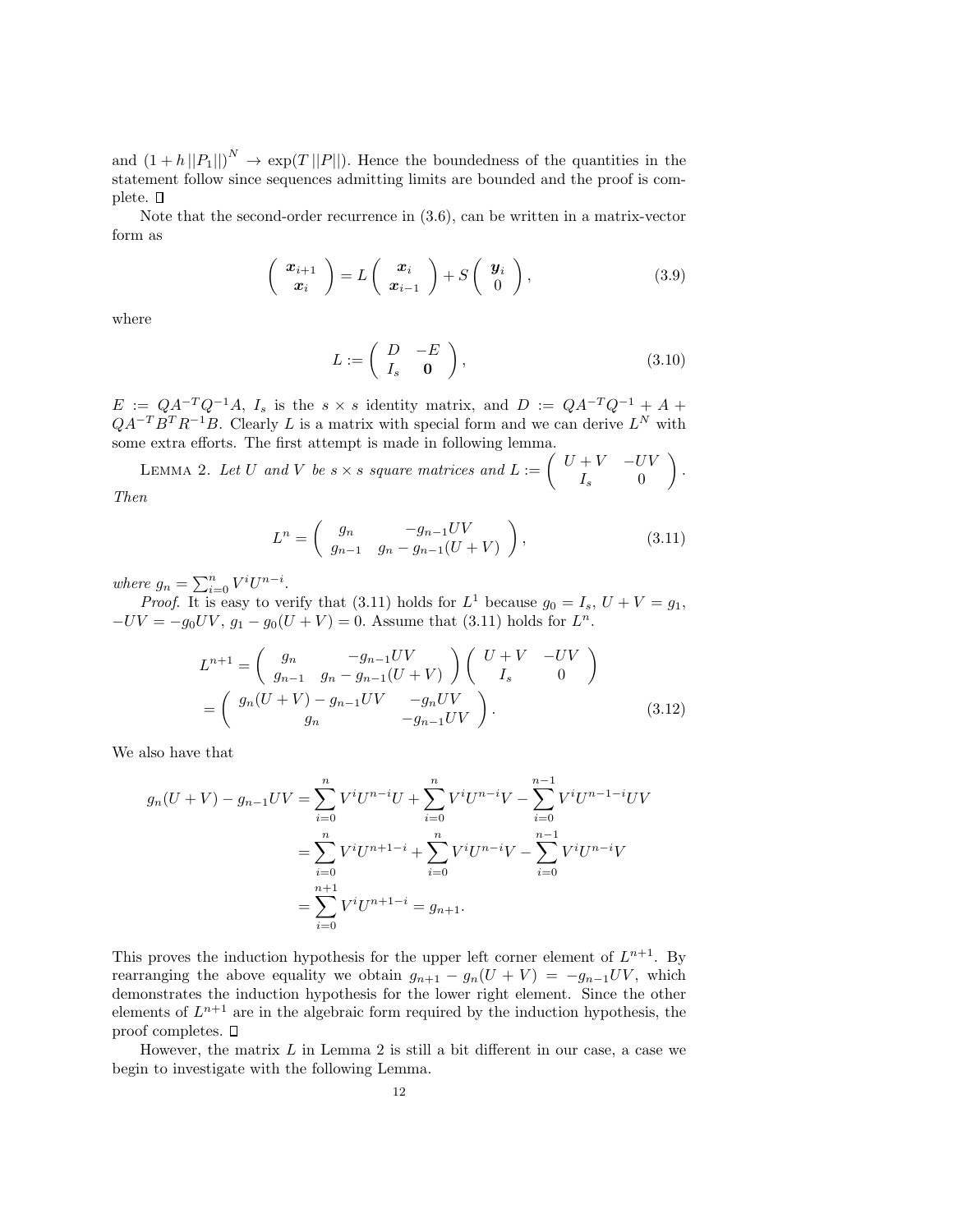LEMMA 3. Let U, V and C be  $s \times s$  square matrices, and

$$
L := \left( \begin{array}{cc} U + V + C & -UV \\ I_s & 0 \end{array} \right).
$$

Then

$$
L^n = \begin{pmatrix} f_n & -f_{n-1}UV \\ f_{n-1} & -f_{n-2}UV \end{pmatrix},
$$
\n(3.13)

where  $f_n(U + V + C) - f_{n-1}UV = f_{n+1}$ , with  $f_{-1} = \mathbf{0}_s$ ,  $f_0 = I_s$ .

*Proof.* Let  $f_n$  be defined by the above recursion and initial conditions. The case  $n = 1$  immediately holds, and the recursion relation can immediately be verified by inspection.  $\square$ 

The difficulty with Lemma 3.13 is that the term C makes a general solution for  $f_n$  very complicated algebraically. To reduce the calculation of  $f_n$  to the calculation of  $g_n$ , we prove the following.

LEMMA 4. Let  $J_1(h), J_2(h) \in \mathbb{R}^{s \times s}$  be matrices satisfying  $J_1(h) = J_1^0 + \mathcal{O}(h)$ ;  $J_2(h) = J_2^0 + \mathcal{O}(h)$ ; such that  $J_1^0$  and  $-J_2^0$  have no common eigenvalues and  $C(h) \in$  $\mathbb{R}^{s \times s}$ ,  $C(h) = o(h^2)$ . Define the matrices  $U(h) = I_s + hJ_1(h)$ ;  $V(h) = I_s - hJ_2(h)$ . There exists  $h_0$  such that  $\forall 0 \leq h \leq h_0$  there exist the matrices  $\widehat{U}(h)$  and  $\widehat{V}(h)$ satisfying

$$
\widehat{U}(h) + \widehat{V}(h) = C(h) + U(h) + V(h), \quad \widehat{U}(h)\widehat{V}(h) = U(h)V(h)
$$
\n(3.14)

and

$$
\left| \left| \widehat{U}(h) - U(h) \right| \right| = o(h), \quad \left| \left| \widehat{V}(h) - V(h) \right| \right| = o(h). \tag{3.15}
$$

Proof. We write  $(3.14)$  in an equivalent form, by introducing the matrix-valued mappings  $\Psi_1(h)$ ,  $\Psi_2(h)$  satisfying  $\widehat{U}(h) = I_s + hJ_1(h) + h\Psi_1(h)$ , and  $\widehat{V}(h) = I_s$  $hJ_2(h) - h\Psi_2(h)$ . It immediately follows that the first equation in (3.14) is equivalent to

$$
h(\Psi_1(h) - \Psi_2(h)) = C(h).
$$
\n(3.16)

Replacing the same ansatz in the second equation of (3.14) we obtain that

$$
(I_s + hJ_1(h) + h\Psi_1(h)) (I_s - hJ_2(h) - h\Psi_2(h)) = (I_s + hJ_1(h)) (I_s - hJ_2(h)) \Leftrightarrow
$$
  

$$
h\Psi_1(h) (I_s - hJ_2(h)) - (I_s + hJ_1(h)) h\Psi_2(h) - h^2\Psi_1(h)\Psi_2(h) = 0
$$

Replacing now  $\Psi_2(h)$  from (3.16) in the last relationship, and dividing by  $h^2$  we obtain that (3.14) holds if and only if there exists  $\Psi = \Psi_1(h)$  such that

$$
\Theta(h; \Psi) := -\Psi \left( J_2(h) + \frac{C(h)}{h} \right) - J_1(h)\Psi + \frac{C(h)}{h^2} + J_1(h)\frac{C(h)}{h} + \Psi^2 = 0 \quad (3.17)
$$

By our assumptions, the mapping  $\Theta(h; \Psi)$  is continuous in h and infinitely differentiable in  $\Psi$  (in effect, polynomial), and so are all its derivatives with respect to  $\Psi$ . It also satisfies  $\Theta(0, 0_s) = 0$ . The action of its  $\Psi$  derivative at the point  $(0, 0_s)$  along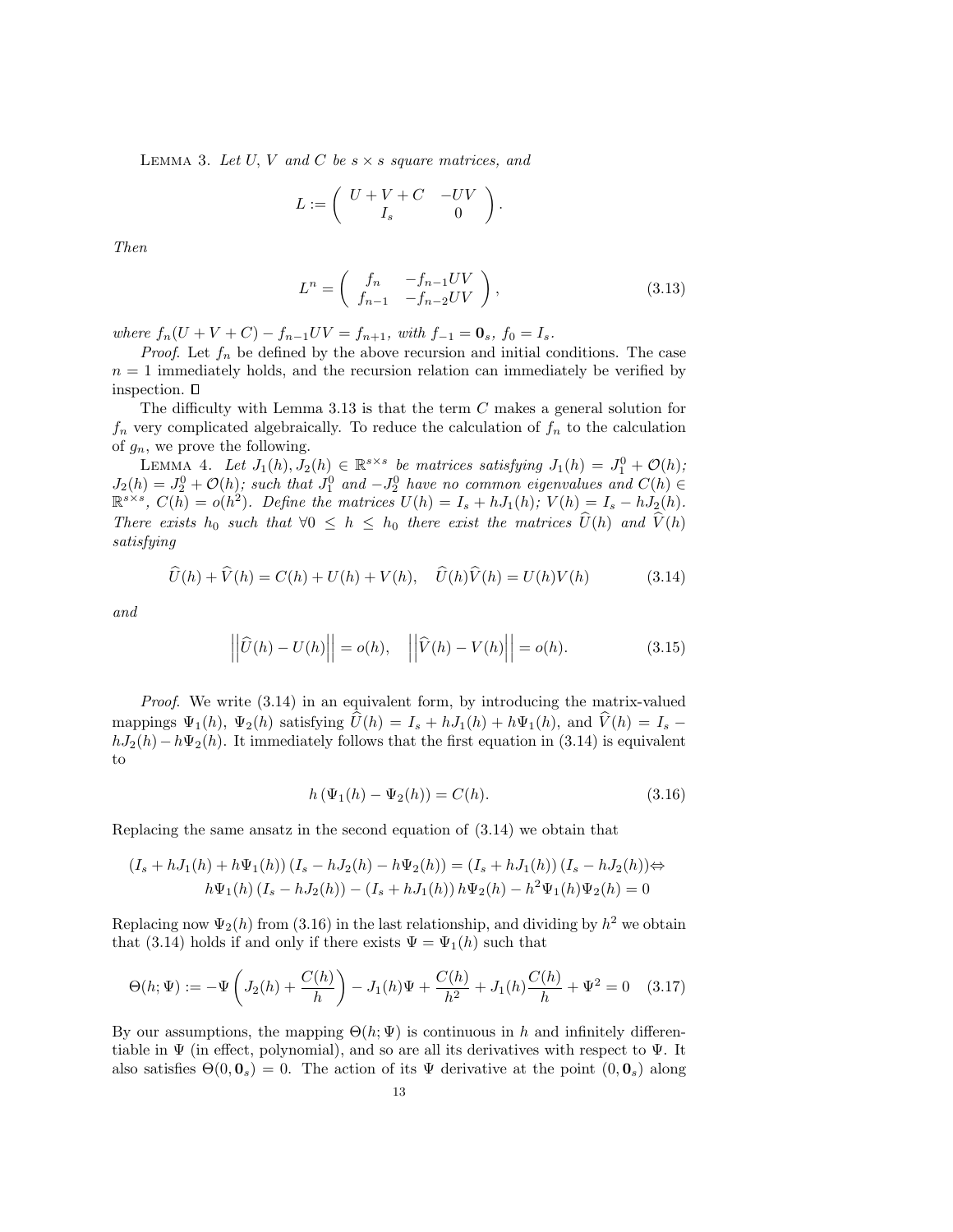a direction  $\Psi_d$  (which can be seen as a matrix in  $\mathbb{R}^{s \times s}$ , making the derivative a 4 dimensional tensor) satisfies:

$$
\nabla_{\Psi}\Theta(0,\mathbf{0}_s)\Psi_d = -\Psi_d J_1^0 - J_2^0 \Psi_d.
$$
\n(3.18)

The right hand side of  $(3.18)$  is closely connected to Sylvester's equation:  $AX+XB =$ C, where  $A, B, C \in \mathbb{R}^{s \times s}$  and X is an unknown matrix in  $\mathbb{R}^{s \times s}$ . If A and  $-B$  have no common eigenvalues, then Sylvester's equation has a unique solution  $X$  for every  $C$ [22, Theorem 1.16]. As  $J_1^0$  and  $-J_2^0$  have no common eigenvalues, it follows from the properties of Sylvester's equation that, the mapping  $\nabla_{\Psi}\Theta(0,\mathbf{0}_s)\Psi_d$  is one-to-one and onto on  $\mathbb{R}^{s \times s}$ , and, thus, invertible with an inverse we denote by  $\nabla_{\Psi} \Theta^{-1}$ . This makes the equation in  $\Psi$  (3.17),  $\Theta(h, \Psi) = 0$ , regular at  $(0, 0<sub>s</sub>)$ , and thus defines locally  $\Psi$ uniquely as a function of h.

Since all the derivatives with  $\Psi$  of  $\Theta$  are continuous in h it follows that there exists a neighborhood of  $(0, \mathbf{0}_s)$  in which  $\Theta$ ,  $\nabla_{\Psi} \Theta$ , and  $\nabla_{\Psi} (\Theta)^{-1}$  exist, and are continuous and their norms are bounded by  $C_{\theta}$ . Moreover,  $\nabla_{\Psi}\Theta$  is uniformly Lipschitz in  $\Psi$  with respect to h (as it is differentiable, and its derivative is continuous in h and  $\Psi$ ). We assume without loss of generality that the Lipschitz constant is upper bounded by  $C_{\theta}$ .

We also have from (3.17) that  $\Theta(h; \mathbf{0}_s) = \frac{C}{h^2} + \frac{C}{h} \Psi_1(h) = \beta(h)$ , with  $||\beta(h)|| \rightarrow 0$ as  $h \to 0$ . It then follow that there exists an  $h_0$  such as  $\alpha(h) = \eta(h)C_\theta^2 \leq \frac{1}{2}$ ,  $\forall 0 \leq h \leq h_0$ , where

$$
\eta(h) = \left| \left| \nabla_{\Psi} \Theta(h, \mathbf{0}_s)^{-1} \Theta(h, \mathbf{0}_s) \right| \right| \le C_f \left| \left| \beta(h) \right| \right|.
$$
 (3.19)

As a result, the conditions for Kantorovich's theorem [16, §12.6.2] are met. There exists a solution of the equation  $\Theta(h, \Psi_1(h)) = 0$  satisfying  $||\Psi_1(h)|| \leq C_{\Psi} \beta(h)$  for some  $C_{\Psi} > 0$  and all  $h \leq h_0$ .

From the equivalence of (3.17) with (3.14) it follows that  $\widehat{U}(h)$  and  $\widehat{V}(h)$  exist and satisfy  $\hat{U}(h) - U(h) = h\Psi_1(h) = o(h)$ , and  $\hat{V}(h) - V(h) = h\Psi_2(h) = C - h\Psi_1(h) =$  $o(h)$ . This proves (3.15) and the claim.  $\square$ 

The key bounding calculation is now provided by the following Lemma.

LEMMA 5. Let  $f_n$  be the sequence from Lemma 3 as applied to  $(3.9)$ – $(3.10)$ . To this end, we use the identification  $U = QA^{-T}Q^{-1}$ ,  $V = A$ , and  $C = QA^{-T}B^{T}R^{-1}B$ . Assume that Assumption [A] holds and that  $P<sup>T</sup>$  and  $-P$  have no common eigenvalues. Then the following hold:

 $i \frac{1}{N} ||f_n||$  is bounded for all N and  $1 \leq n \leq N$ .

ii For any  $\epsilon$  there exists  $N_0$  such that for all  $N \geq N_0$ , we have that

$$
||f_N - f_{N-1}QA^{-T}Q^{-1}|| < ||e^{PT} - I_s|| + \epsilon.
$$

Note that Q, A depend on  $h = \frac{T}{N}$  as defined in Assumption [A].

Proof. We first verify that the conditions needed to use Lemma 4 apply. With the definition of U we have that  $U(h) = Q(h)A^{-T}(h)Q(h)^{-1} = I + hQ_0P^TQ_0^{-1} + \mathcal{O}(h^2)$ ,  $V(h) = A(h) = I + hP + \mathcal{O}(h^2)$ , and  $C(h) = o(h^2)$ . Moreover  $Q_0P^TQ_0^{-1}$  has the same eigenvalues as  $P^T$  and P. Therefore  $Q_0 P^T Q_0^{-1}$  has common eigenvalues with  $-P$  if and only if  $P<sup>T</sup>$  and  $-P$  do, which is excluded by our hypothesis.

Therefore the conclusions of Lemma 4 apply to give matrices  $\dot{U}$  and  $\dot{V}$  satisfying  $(3.14)$  and  $(3.15)$ . It then follows that the matrix L in  $(3.10)$  has the same form as in 2, and application of that result in conjunction with the definition of  $f_n$  in Lemma 3 results in

$$
f_n = \sum_{i=0}^n \widehat{V}^i \widehat{U}^{n-i}.
$$
\n
$$
(3.20)
$$
\n
$$
14
$$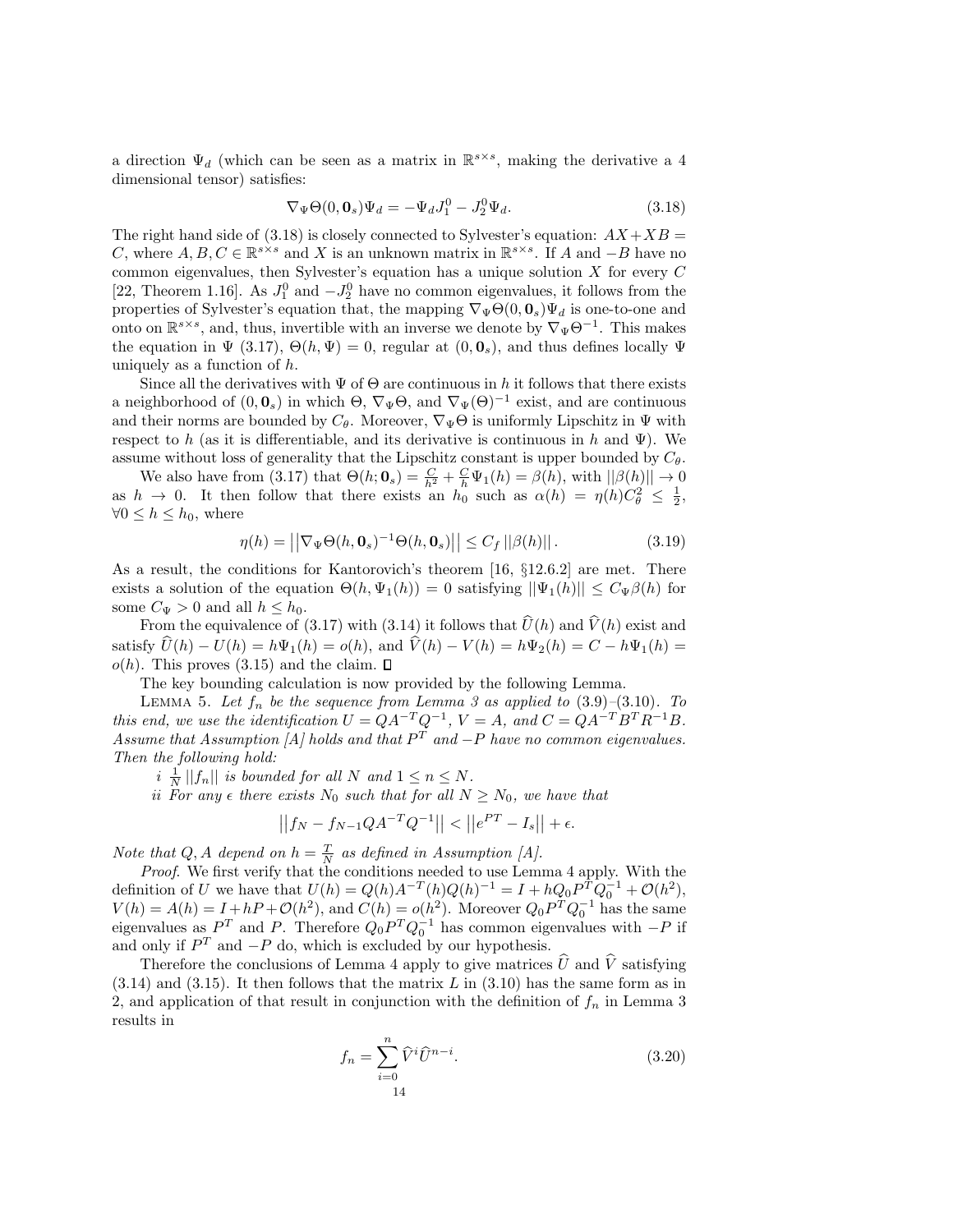In turn, this implies that  $\frac{||f_n||}{N+1} \leq \max \left\{ \left| \frac{f_n}{N+1} \right| \leq \frac{1}{N+1} \right\}$  $|\hat{V}|$   $\begin{bmatrix} N \\ 1 \end{bmatrix}$  $|\widehat{U}|$  $\begin{array}{c} \begin{array}{c} \begin{array}{c} \end{array} \\ \begin{array}{c} \end{array} \end{array} \end{array}$  $\left\{\n\right\}$ . From the fact that  $h = \frac{T}{N}$ and  $(3.15)$  it follows that  $\vert$  $|\hat{V}|$  $\begin{array}{c} \n\end{array}$  $\sum_{i=1}^{N} \leq (1 + h||P|| + o(h))^N \to \exp\{ (||P||T) \}$  and the sequence is thus bounded. From similar arguments, so is  $\Big|$  $|\hat{V}|$    which proves part [i] of the claim.

For part [ii] we notice from (3.20) that

$$
f_n - f_{n-1}\hat{U} = \sum_{i=0}^n \hat{V}^i \hat{U}^{n-i} - \sum_{i=0}^{n-1} \hat{V}^i \hat{U}^{n-i} = \hat{V}^n.
$$
 (3.21)

Using from (3.15) that  $QA^{-T}Q^{-1} = \hat{U} + o(h)$ , we obtain that

$$
\left| \left| f_N - f_{N-1} Q A^{-T} Q^{-1} - I_s \right| \right| \le \left| \left| f_N - f_{N-1} \hat{U} - I_s \right| \right| + \left| \left| f_{N-1} \right| \right| o(h)
$$
  
= 
$$
\left| \left| \hat{V}^N - I_s \right| \right| + \frac{\left| \left| f_{n-1} \right| \right|}{N} \left( N o(h) \right) \to \left| \left| \exp \{ PT \} - I_s \right| \right|.
$$

The last relationship follows from the fact that  $\frac{||f_{n-1}||}{N}$  is bounded from part [i] whereas  $N_o(h) = \frac{o(h)}{h} \to 0$ , as well as the fact that  $\hat{V} = I + hP + o(h)$ . From the properties of the limit the proof is complete.

**Discussion** The only assumption we made beyond Assumption  $[A]$  is that  $P$ and  $-P<sup>T</sup>$  have no common eigenvalues. This is the case for example if A is the propagator of the dynamical system  $\frac{dx}{dt} = Px$ , where P is a stable matrix. Therefore, the condition is satisfied if the target system is stable.

THEOREM 4. Suppose that the sequence  $\mathbf{x}_i, i = 1, \cdots, N$  is derived by recurrence formula (3.2), and  $\theta_N$  is computed by (3.3). Then  $\|\nabla_{\boldsymbol{x}_0}\boldsymbol{x}_N\|$  is bounded as  $N \to \infty$ and thus the recurrence (3.6) is stable.

Proof. We first prove that

$$
\nabla_{\mathbf{x}_0} \mathbf{x}_N = f_N + f_{N-1} \left( -QA^{-T} Q^{-1} + QA^{-T} Q_B^{-1} \right)
$$

where  $f_n$  is defined in Lemma 3.

The second-order recurrence  $(3.6)$  can be written as  $(3.9)$  with L defined in  $(3.10)$ . Let  $L_1^N$ ,  $L_2^N$ ,  $L_3^N$ , and  $L_4^N$  denote the upper left block, upper right block, bottom left block, and bottom left block of  $L^N$ , respectively. According to  $(3.9)$ , we will have

$$
\nabla_{\boldsymbol{x}_0} \boldsymbol{x}_N = L_3^N \frac{\partial \boldsymbol{x}_1}{\boldsymbol{x}_0} + L_4^N = L_3^N \left( Q A^{-T} Q_B^{-1} + A + Q A^{-T} B^T R^{-1} B \right) + L_4^N. \quad (3.22)
$$

Let E, D as in (3.10) According to Lemma 3,  $L_3^N = f_{N-1}$ ,  $L_4^N = -f_{N-2}E$ , and  $f_nD - f_{n-1}E = f_{n+1}$ . Moreover, we have that

$$
\nabla_{\mathbf{x}_0} \mathbf{x}_N = f_{N-1} D - f_{N-2} E + f_{N-1} \left( Q A^{-T} Q_B^{-1} - Q A^{-T} Q \right)
$$
  
=  $f_N + f_{N-1} \left( Q A^{-T} Q_B^{-1} - Q A^{-T} Q^{-1} \right)$ 

In turn, this leads to the inequality

$$
||\nabla_{\mathbf{x}_0} \mathbf{x}_N|| \le ||f_N - f_{N-1} Q A^{-T} Q^{-1}|| + ||f_{N-1}|| ||Q A^{-T} Q_B^{-1}|| \qquad (3.23)
$$

From Lemma 5[ii] the first term is bounded, whereas the second term can be written as  $\frac{f_{N-1}}{N}$  ||NQA<sup>-T</sup>Q<sub>B</sub><sup>-1</sup>||, of which the first factor is bounded from Lemma 5[i] and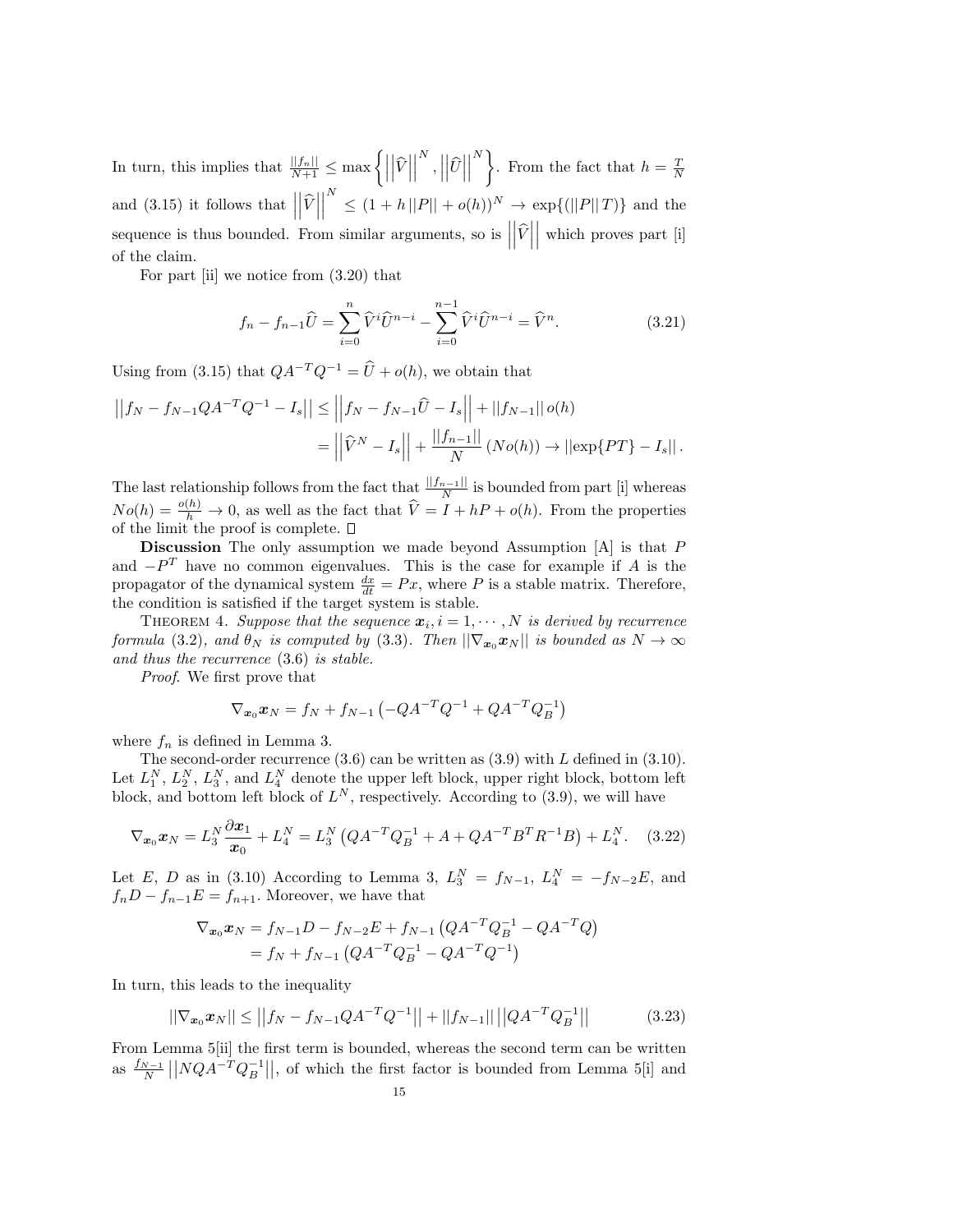the second factor is  $o(h)$  from Assumption [A]. Consequently  $||\nabla_{\mathbf{x}_0}\mathbf{x}_N||$  is bounded which proves the claim.  $\square$ 

This result proves that even as  $N \to \infty$ , the essential components of our algorithm will stay bounded. In that regime, as our algorithm stores  $\mathcal{O}(1)$  vectors our storage will be  $\mathcal{O}(1/N)$  relative to a classical approach which stores all vectors  $x_i$ ; a large and increasing storing efficiency.

3.3. Optimization-based low-memory approach. Here we investigate the possibility of obtaining a descent direction for  $\hat{\Gamma}$  by doing forward sweeps only. The advantage of such an approach compared to an adjoint one is that no information needs to be stored for a reverse sweep which ensures a low-memory behavior. The aim is to find a vector which is guaranteed to have a positive inner product with  $\nabla_{\mathbf{x}_0} \Gamma$ . In turn, this would provide a theoretical basis for using limited-memory, optimizationbased quasi-Newton methods such as L-BFGS methods [14].

We prove the main results for optimization-based approaches below.

LEMMA 6. Suppose that assumption [A] holds and that the sequence  $\mathbf{x}_i$ ,  $i =$  $1, \dots, N$  is derived by the recurrence formula (3.2), and  $\theta_N$  is computed by (3.3). Then there exists a  $T_\delta$  and an  $N_0$ , such that  $\nabla_{\bm{x}_0} \bm{x}_N$  is positive definite for  $T < T_\delta$ and  $N \geq N_0$ .

Proof. We use the same notations as in the proof of Theorem 4. Following on (3.23) and invoking Lemma 5 we obtain that  $G_N = \nabla_{\mathbf{x}_0} \mathbf{x}_N$  satisfies  $||G_N - I_s|| \to$  $||exp(PT) - I_s||$ . Choose now  $T_\delta$  such that  $||exp(PT) - I_s|| \leq \frac{1}{4}$ ,  $\forall T \leq T_\delta$ . Then, from the preceding limit, there exists  $N_0$  such that  $||G_N - I_s|| \leq \frac{1}{3}$ ,  $\forall N \geq N_0$ . Since this implies that  $||G_N^T - I_s|| \leq \frac{1}{3}$ , it follows that  $||G_N^T - I_s|| \leq \frac{1}{3}$ .  $\begin{array}{c} \begin{array}{c} \begin{array}{c} \end{array} \\ \begin{array}{c} \end{array} \end{array} \end{array}$  $\left. \frac{G_N^T+G_N}{2}-I_s \right|$  $\left| \begin{array}{c} \leq \frac{1}{3}, \text{ and thus} \end{array} \right|$  $G_N^T + G_N$  is symmetric and positive definite, and so is  $G_N$ . This proves the claim.

THEOREM 5. Suppose that Assumption [A] holds and the sequence  $x_i$ ,  $i = 1, 2$ ,  $\cdots$ , N is derived by the recurrence formula (3.2), and  $\theta_N$  is computed by (3.3). Then

there exists a  $T_\delta$ , such that  $(\nabla_{\boldsymbol{x}_0} \widehat{\Gamma})^T \theta_N$  is positive for  $T < T_\delta$ .

Proof. From (2.3), we have

$$
(\nabla_{\mathbf{x}_0}\widehat{\Gamma})^T \theta_N = (\theta_N)^T (\nabla_{\mathbf{x}_0} \mathbf{x}_N) \theta_N \tag{3.24}
$$

According to Lemma (6), there exists a  $T_{\delta}$ , such that  $\nabla_{x_0} x_N$  is positive definite for  $T < T_{\delta}$ .

Hence the proof is complete.  $\square$ 

The significance of the result of Theorem 5 is that scaling the vector  $\theta_N$  obtained from the forward recursion (2.9) will now provide a descent direction for  $\Gamma(x_0)$  when the time interval is small enough under the conditions described in the Theorem.

Of course, the condition  $T \leq T_{\delta}$  may be quite limiting. On the other hand, as proved in Theorem 3 [iii-c] we have that  $\theta_N$  will be proportional with the distance from the current point to the solution. Therefore its size is proportional to the one of the gradient, and while we cannot ensure it will provide a descent direction, it is quite likely that either it or its reciprocal will provide a substantial descent. So we will use it even for T larger than Theorem 5 with an expectation that it could work well, even as it cannot be generally proved to be the case.

3.4. Regularity of the weakly constrained 4D-Var problem. We now prove the counterpart of Theorem 3 in 4D-Var framework. We first find the Hessian matrix of Γ. Define

$$
W_i:=\left(\nabla_{{\boldsymbol x}_i} {\mathcal H}_i({\boldsymbol x}_i)\right)^T R_i^{-1} \nabla_{{\boldsymbol x}_i} {\mathcal H}_i({\boldsymbol x}_i) +
$$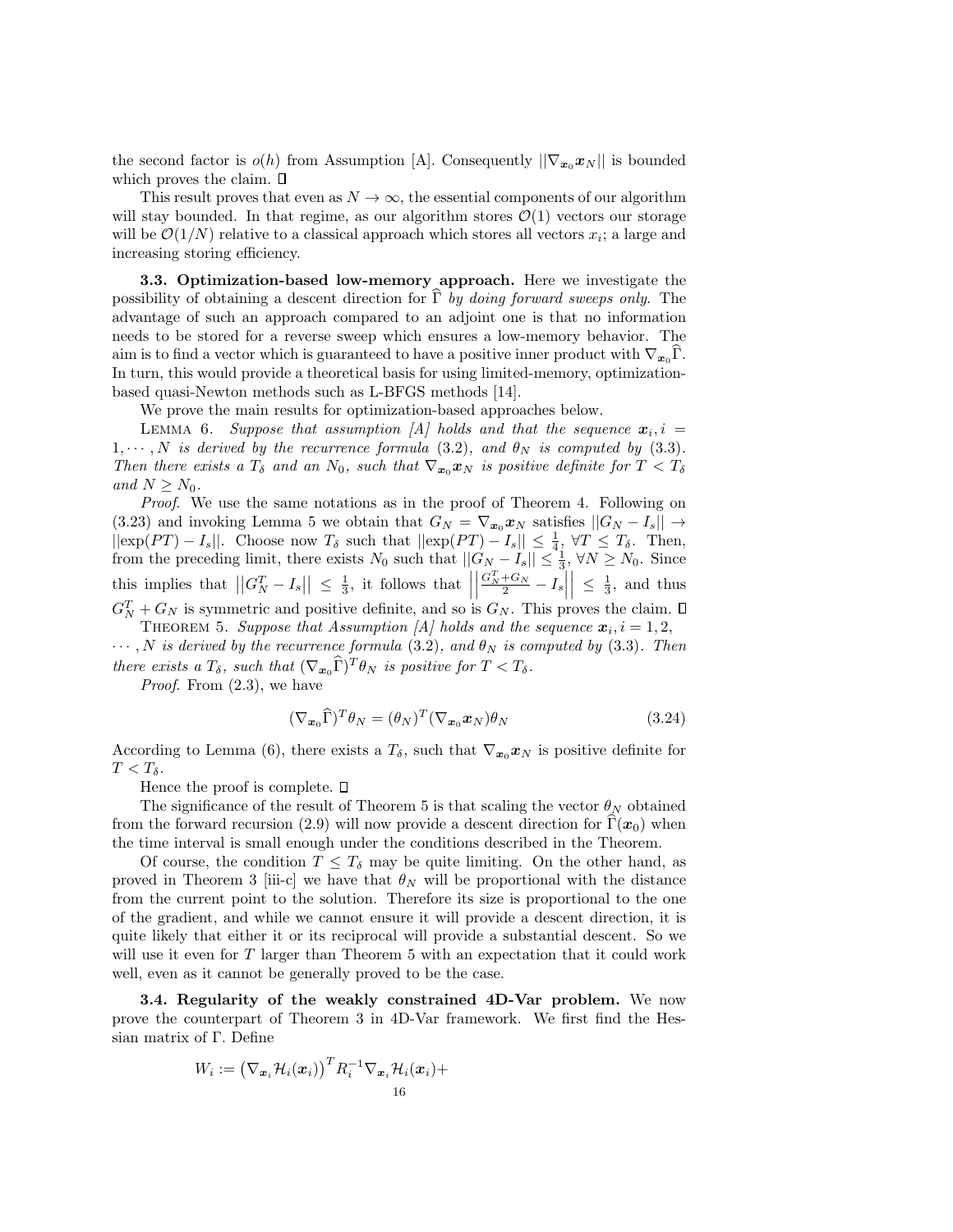$$
\left( \left( (\boldsymbol{x}_{i+1} - \mathcal{M}_i(\boldsymbol{x}_i))^T Q_i^{-T} \right) \bigotimes I_s \right) \nabla_{\boldsymbol{x}_i} \text{vec} \left( (\nabla_{\boldsymbol{x}_i} \mathcal{M}_i(\boldsymbol{x}_i))^T \right) + \\ \left( \left( (\boldsymbol{y}_i - \mathcal{H}_i(\boldsymbol{x}_i))^T R_i^{-T} \right) \bigotimes I_m \right) \nabla_{\boldsymbol{x}_i} \text{vec} \left( (\nabla_{\boldsymbol{x}_i} \mathcal{H}_i(\boldsymbol{x}_i))^T \right)
$$

for  $i = 0, \dots, N$ . Here S is a symmetric block tridiagonal matrix with  $V_i, i = 0, \dots, N$ as diagonal and  $-U_i$ ,  $i = 0, \dots, N-1$  as subdiagonal, where

$$
U_i := (\nabla_{\mathbf{x}_i} \mathcal{M}_i(\mathbf{x}_i))^T Q_i^{-1}, \quad i = 0, \cdots, N-1
$$
  
\n
$$
V_i := Q_{i-1}^{-1} + (\nabla_{\mathbf{x}_i} \mathcal{M}_i(\mathbf{x}_i))^T Q_i^{-1} \nabla_{\mathbf{x}_i} \mathcal{M}_i(\mathbf{x}_i), \quad i = 0, \cdots, N-1
$$
  
\n
$$
V_0 := Q_B^{-1} + (\nabla_{\mathbf{x}_0} \mathcal{M}_0(\mathbf{x}_0))^T Q_0^{-1} \nabla_{\mathbf{x}_0} \mathcal{M}_0(\mathbf{x}_0), \quad V_N := Q_{N-1}^{-1}.
$$

Because  $\Gamma$  takes the special form as in  $(2.1)$ – $(2.4)$ , its Hessian matrix is a block tridiagonal matrix. We can verify that  $U_i = -N \nabla_{\mathbf{x}_i} \nabla_{\mathbf{x}_{i+1}} \Gamma(\mathbf{x}_{0:N}), V_i + W_i = N \nabla_{\mathbf{x}_i}^2 \Gamma(\mathbf{x}_{0:N}).$ 

$$
\nabla_{\bm{x}_{0:N}}^2 \Gamma(\bm{x}_{0:N}) = \frac{1}{N}(S + \text{diag}(W_0, \cdots, W_N)).
$$
\n(3.25)

LEMMA 7. Suppose that the first- and second-order derivatives of  $\mathcal{M}_i$  and  $\mathcal{H}_i$ are bounded;  $\nabla_x \mathcal{M}_i$  is nonsingular;  $Q_i$ ,  $R_i$ ,  $Q_B$  are positive definite (all of which are standard 4D-Var conditions); and  $W_i$  are positive semi-definite at the solution  $\mathbf{x}_{0:N}^*$ ,  $i = 0, 1, \ldots, N$ . Then  $\nabla^2_{\mathbf{x}_{0:N}} \Gamma(\mathbf{x}_{0:N})$  is positive definite at that solution.

The significance of this result is that the optimization problem of the weakly constrained 4D-Var satisfies the second-order sufficient condition. Therefore, from Theorem 3, the nonlinear equation (2.18) is well-posed and thus can be solved by the limited-memory Broyden method. Of all the conditions invoked, only the one concerning the positive definiteness of  $W_i$  is nonstandard. They hold, for example, for linear systems or for the case where the model and observation error is 0 at the solution. Note, however, that these conditions are sufficient but not necessary for well-posedness of the nonlinear equation (2.18). The only necessary condition is the second-order condition, though it is of course difficult to ensure a priori in all nonlinear problems for any variational approach, including ours.

*Proof.* If  $Z \neq 0$ , then

$$
Z^T S Z = \boldsymbol{z}_0^T Q_B^{-1} \boldsymbol{z}_0 + \sum_{i=0}^{N-1} \left( \nabla_{\boldsymbol{x}_i} \mathcal{M}_i(\boldsymbol{x}_i) \boldsymbol{z}_i - \boldsymbol{z}_{i+1} \right)^T Q_i^{-1} \left( \nabla_{\boldsymbol{x}_i} \mathcal{M}_i(\boldsymbol{x}_i) \boldsymbol{z}_i - \boldsymbol{z}_{i+1} \right) > 0.
$$

The inequality holds because if the right-hand side is 0, then  $z_{i+1} = (\nabla_{x_i} \mathcal{M}_i(x_i))z_i$ ; and  $z_0 = 0$ , which in turn implies  $Z = 0$ , a contradiction. If  $W_i$  positive semi-definite, then the Hessian matrix of  $\Gamma$ , (3.25) is positive definite, and the proof is complete.  $\Box$ 

4. Numerical experiments. We now present numerical experiments that illustrate the theoretical findings discussed in  $\S 2$  and  $\S 3$ . We solve both the nonlinear formulation (2.18), which we expect to be regular based on Theorem 3 and the optimization formulation with the objective (2.10), where a descent direction is obtained based on Theorem 5. To solve the nonlinear equation (2.18) in a low-memory fashion we use the limited-memory Broyden method defined in [25], whereas for the optimization approach we use limited memory BFGS [14].

**4.1. Model problem.** In this study we focus on Burgers' equation  $([1, 10, 18])$ , which describes the interaction between nonlinear advection and turbulent dissipation. This equation is a fundamental problem in fluid mechanics and has been used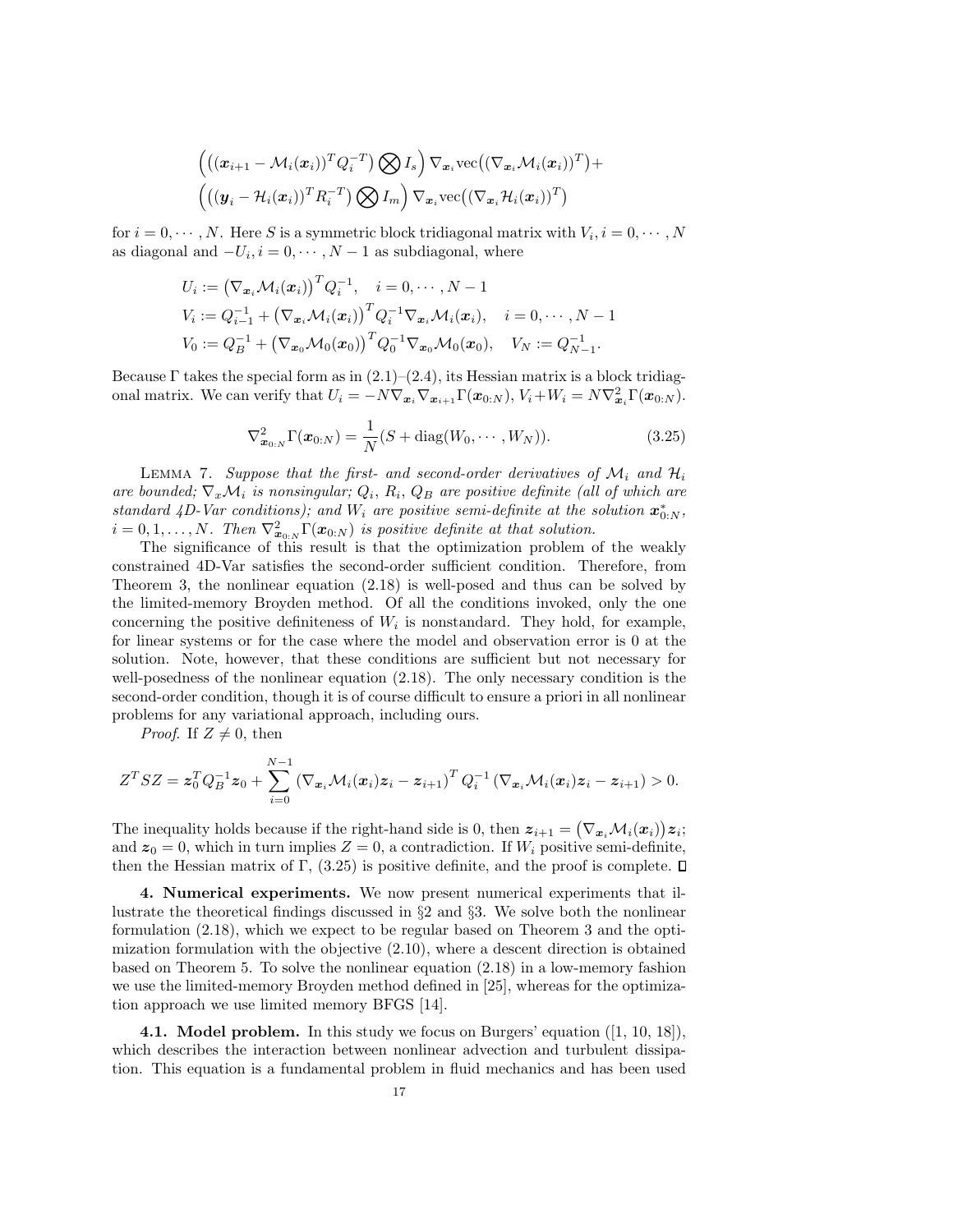



Fig. 4.1. Burgers' equation with viscosity coefficient  $\mu = 0.01, 0.1, 0.5, 1$  with initial condition  $u(0, x) = \sin(\pi x)$ .

Fig. 4.2. Plots of numerical solutions of L-BFGS (bottom left)and L-Broyden(bottom right) methods and the solution of the Burgers equation (top) for  $\mu = 0.01$ ,  $\Delta t = \Delta x/1000$ , and  $N = 700$ .

extensively as a benchmark in meteorology (see [10] and references therein). The inviscid form  $(\mu = 0)$  is also important because it captures the essence of the large-scale transient waves of mid-latitudes. Variational data assimilation for Burgers equation is discussed by [1].

Burgers' equation has the following definition:

$$
\frac{\partial u}{\partial t} + \frac{1}{2} \frac{\partial (u^2)}{\partial x} = \mu \frac{\partial^2 u}{\partial x^2}, x \in (0, 1) \times (0, T), \mu > 0,
$$
\n(4.1a)

$$
u(0,t) = u(1,t) = 0;
$$
\n(4.1b)

$$
u(x,0) = u_0(x). \t\t(4.1c)
$$

Here  $\mu$  is the viscosity coefficient. The solution of Burgers' equation with viscosity coefficient  $\mu = 0.01, 0.1, 0.5, 1$  is shown in Fig. 4.1.

As seen in Fig. 4.1, the function value drops sharply when the viscosity coefficient is larger than 0.5. In such cases, the information content is limited, and therefore, we choose the cases when  $\mu$  is small.

In terms of the numerical discretization of the problem, we let  $u_j^m$  denote the function value  $u(j\Delta x, m\Delta t)$ . According to [1], a centered finite-difference scheme for Burgers' equation is

$$
\frac{u_j^{m+1} - u_j^m}{\triangle t} + \frac{(u_{j+1}^m)^2 - (u_{j-1}^m)^2}{4\triangle x} - \frac{\mu}{(\triangle x)^2} (u_{j+1}^{m+1} - 2u_j^{m+1} + u_{j-1}^{m+1}) = 0. \tag{4.2}
$$

Let  $U^m$  denote the vector determined by  $u_j^m, j = 0, \dots, N$ . The scheme in (4.2) results in a discrete dynamical system that can be written compactly as  $PU^{m+1}$  =  $\mathcal{S}(U^m)$ . Here, P is a symmetric tridiagonal matrix with  $(1+2\mu(\Delta t)/(\Delta x)^2)$  on the diagonal and  $-\mu(\Delta t)/(\Delta x)^2$  on the sub- and superdiagonal. This defines the discrete dynamical mapping  $\mathcal{M}(\cdot)$  discussed in §2 and §3. Specifically, we have that  $\mathcal{M}_i(U^i) = P^{-1}\mathcal{S}(U^i)$ , and  $\nabla \mathcal{M}_i(U^i) = P^{-1}\nabla \mathcal{S}(U^i)$ . Obviously,  $P = I + \frac{T}{N}B^0$ ,  $B^0$  is a tridiagonal matrix, with  $\frac{2\mu}{(\Delta x)^2}$  on the diagonal and  $-\frac{\mu}{(\Delta x)^2}$  above and below, and  $\nabla \mathcal{S}(U^i) = I - \frac{T}{N}(B^1)$ , where  $B^1$  is the tridiagonal matrix with zero on the diagonal,  $\frac{U_{2:N}^i}{2\Delta x}$  on the superdiagonal, and  $-\frac{U_{1:N-1}^i}{2\Delta x}$  on the subdiagonal. Hence  $\nabla \mathcal{M}_i(U^i)$  =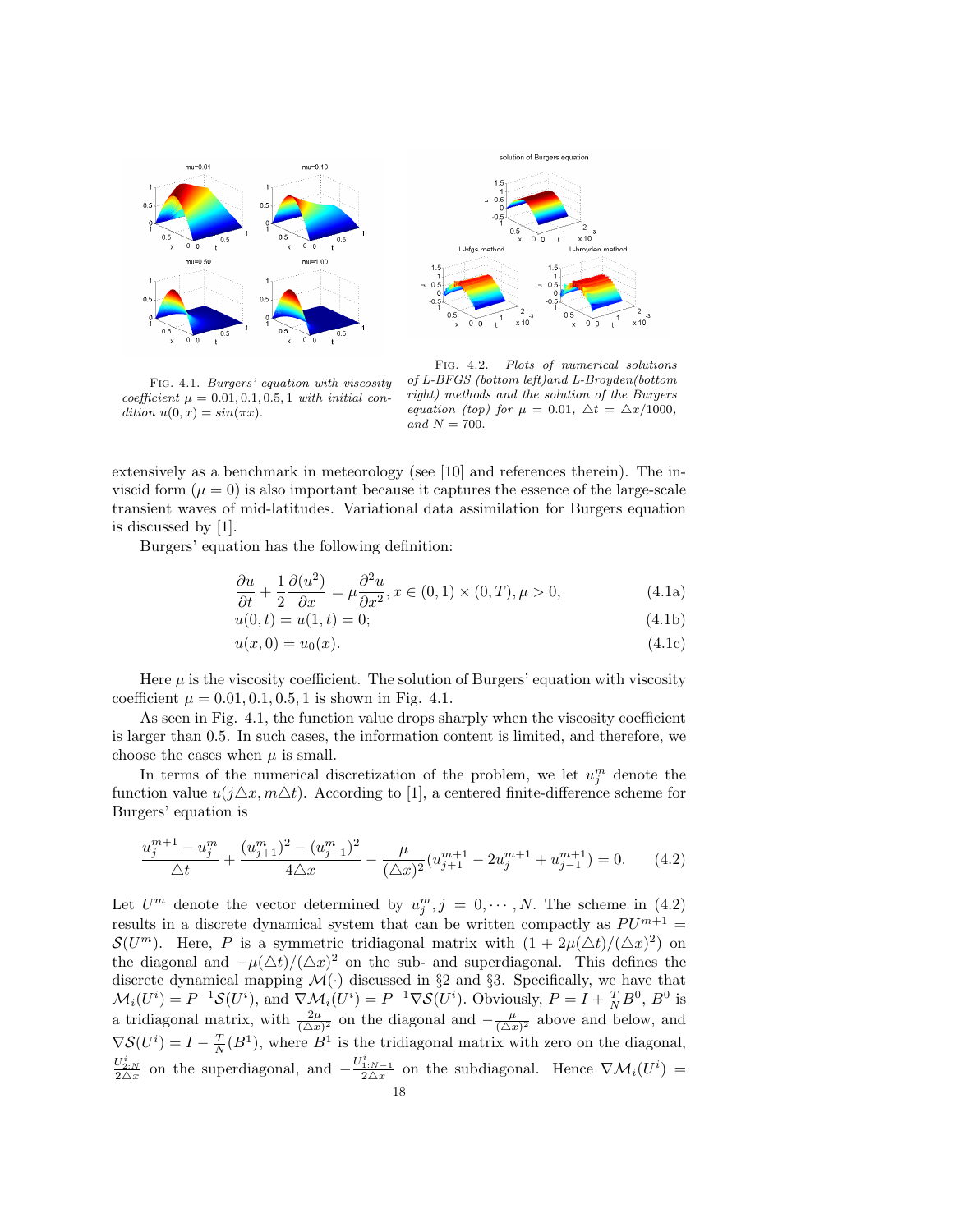$I + \frac{T}{N}B^3 + \cdots$  with  $B^3 = B^1 - B^0$ . Therefore  $\mathcal{M}(\cdot)$  satisfies all the conditions required of it for the theoretical developments in §2 and §3.

However, not every finite-difference scheme has this property. A counterexample is the implicit Lax-Friedrichs scheme discussed by [1]. This scheme uses the average of  $u_{j+1}^m$  and  $u_{j-1}^m$  in place of  $u_j^i$ . By doing so, leads to  $\nabla \mathcal{M}_i(U^i)$  violating Assumption  $[A]$ .

4.2. Numerical results. We now describe in detail the numerical experiments, the objective being the minimization of  $(2.10)$ . The function  $\mathcal{M}_i$  in  $(2.2)$  is derived from the centered finite-difference scheme applied to Burgers' equation. We consider  $\Delta x = 1/501$  and initial state  $U^0 = \sin(\pi x)$  to generate the data set  $\mathcal{G}$  :=  $\{U^0, \mathcal{M}_i(U^i), i = 1, \cdots, N\}$ . The observation data are computed by applying  $\mathcal{H}_i(\mathcal{G})$ and perturbed by normal random noise times with standard deviation 0.1 to mimic the action of a noisy nonlinear operator. To be closer to a real situation, the observations are taken every 10 steps in space-time (i.e., at time node  $i10\Delta t$  and space node  $i10\triangle x$ ).

We use the L-BFGS algorithm to compute the minimizer of (2.10) (but with search direction  $\Theta_N$  as indicated by Theorem 5). We also use the L-Broyden algorithm to compute the solution of  $(2.18)$ . We choose  $Q$  to be a diagonal matrix  $(\Delta t)^2[2, 1, \cdots, 1, 2]$  on diagonal and  $Q_B$  and R to be 100 · I. The initial solution  $U^0$  is perturbed with normal random noise times with standard deviation 0.1 and used as the initial guess for this algorithm. Note that only the y-axis of each plot of results is set to be log scaled. Also note that all numerical results are scaled by the corresponding values of the initial guess.

In Fig. 4.3 and 4.4, we plot function values of  $\Gamma$  as in (2.10) at each iteration of the L-BFGS algorithm. We compare the results obtained by using different numbers of stored vectors  $p = 2, 4, 6, 8$  for  $N = 700$  in Fig. 4.3. Note that the convergence rates are similar. In 4.4, we plot the results of  $N = 800, 900, 1000, 1100$ . In Fig. 4.5 and 4.6, we plot function values of (2.10) at each iteration of the L-Broyden algorithm. In Fig. 4.7 and 4.8 we show the norms of residuals of (3.3) at each iteration of the L-Broyden algorithm. In Fig. 4.5 and 4.6 we compare the results obtained when using the L-Broyden method for different  $p = 2, 4, 6, 8$  when  $N = 700$ . The results for L-Broyden with  $N = 800, 900, 1000, 1100$  for  $p = 4$  are shown in Fig. 4.7 and 4.8. We see from our numerical simulations that the objective function is significantly reduced (by 2-5 orders of magnitude).

Though the problems are not solved to high accuracy the solution does approach a perturbed version of the original solution, as can be seen in Fig. 4.2. There, we illustrate the numerical solutions of L-BFGS (bottom left) and L-Broyden (bottom right) methods together with the solution of the Burgers equation (top) for  $\mu = 0.01$ ,  $\Delta t = \Delta x/1000$ , and  $N = 700$ .

Certainly, this is a limited set of experiments, for example  $\Delta t$  is much smaller than would be used in practical problems, and for large  $\triangle t$  we have definitely seen the instability that we analyze in §3.2 and which we can guarantee to not occur only for fixed T and  $\Delta t$  sufficiently small. Also, we do not find in the experiments a large dependence with  $p$  which is uncommon for quasi-Newton methods, which also indicates that the circumstances here are quite particular.

Nevertheless, in these limited circumstances (which are the only ones in which we can guarantee at the moment the method to work for large and increasing  $N$ , where the method would be practically interesting) we observe that  $p$  can stay essentially  $\mathcal{O}(1)$  and still achieve convergence. We can see from the results described above that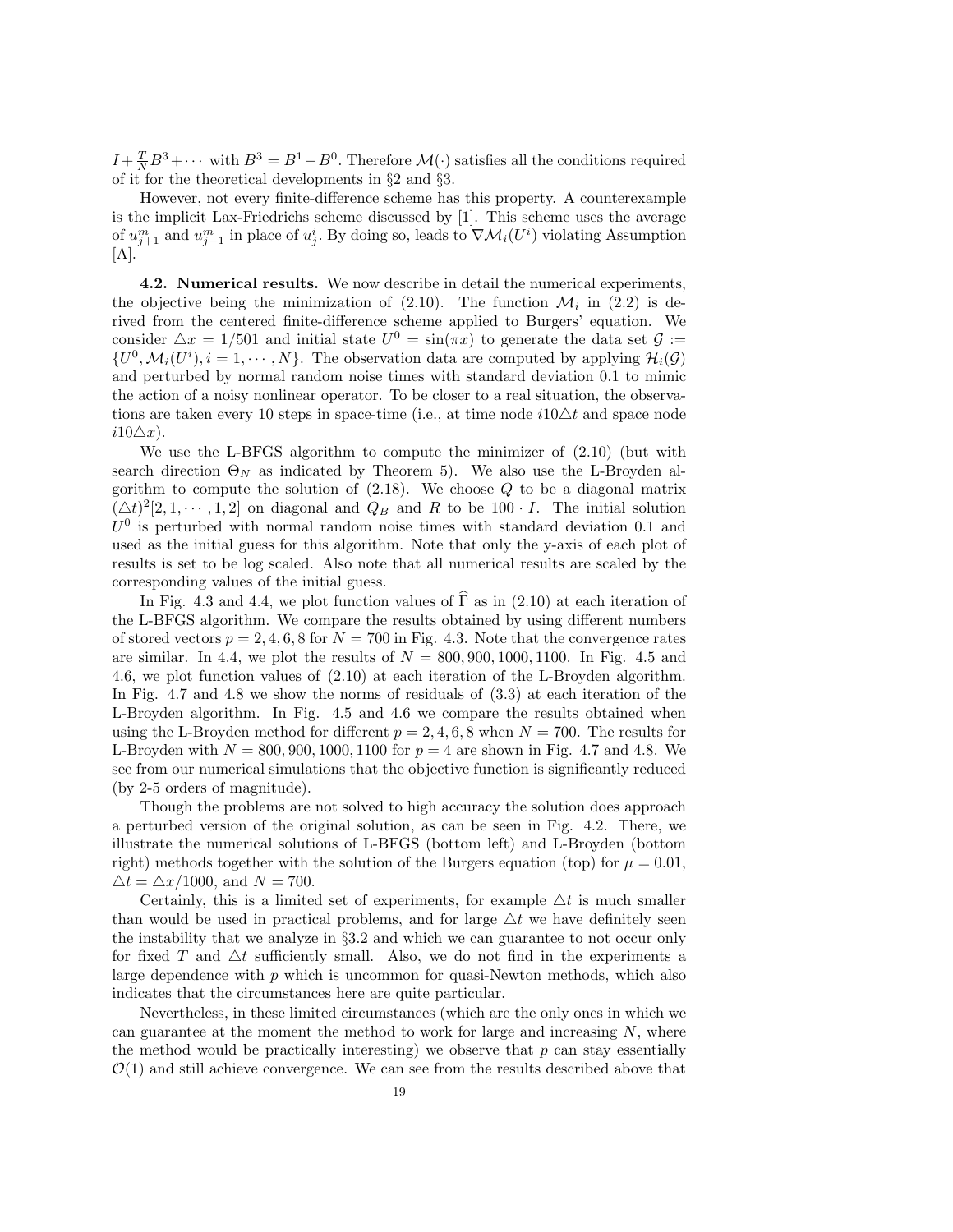



Fig. 4.3. Scaled function value of (2.10) at each iteration of L-BFGS for  $\mu = 0.01$ ,  $\Delta t =$  $\Delta x/1000$ ,  $N = 700$ , and  $p = 2, 4, 6, 8$ .





Fig. 4.4. Scaled function value of (2.10) at each iteration of L-BFGS for  $\mu = 0.01$ ,  $\Delta t =$ 

FIG. 4.5. Scaled function values of  $\widehat{\Gamma}$  as in (2.10) at each iteration of L-Broyden algorithm for  $p = 2, 4, 6, 8, \mu = 0.01, \Delta t = \Delta x/1000$  and  $N = 700.$ 

0 10 20 30 40 50 60 Fig. 4.6. Scaled norms of residuals of (3.3) at each iteration of L-Broyden algorithm for  $p = 2, 4, 6, 8, \mu = 0.01, \Delta t = \Delta x/1000$  and

the L-BFGS method using only forward sweeps converges faster than L-Broyden, though our theory here through Theorem 5 applies only in the regime of small T. Overall, we find that the numerical experiments validate the findings from §2 and §3, that the nonlinear equation obtained by our reduction procedure (2.10) is well-posed and can be solved both by using the L-Broyden method or L-BFGS method with forward sweeps only even though  $p$  is much smaller than the dimension of  $x$ . That is, the memory savings compared with that of the full method are significant: we use little relative storage (i.e.,  $p \ll N$ , some of our experiments have even produced good results for  $N/p > 100$ .

 $10^{-3}$ L

 $N = 700.$ 

10−2

5. Conclusions. Hidden Markov models with physical model error pose new challenges to data assimilation. One of these challenges is the fact that, being weakly constrained, the model can no longer be used to reduce the storage needs by deriving a state from another state. Instead, the entire estimated trajectory must be stored. This challenge is particularly burdensome with the emergence of new architectures where less memory will be available per node.

We addressed this challenge by using a new approach, which constrains the problem with the optimality conditions at the states other than initial. In turn, this results in a nonlinear equation whose residual vector can be computed by forward sweeps only,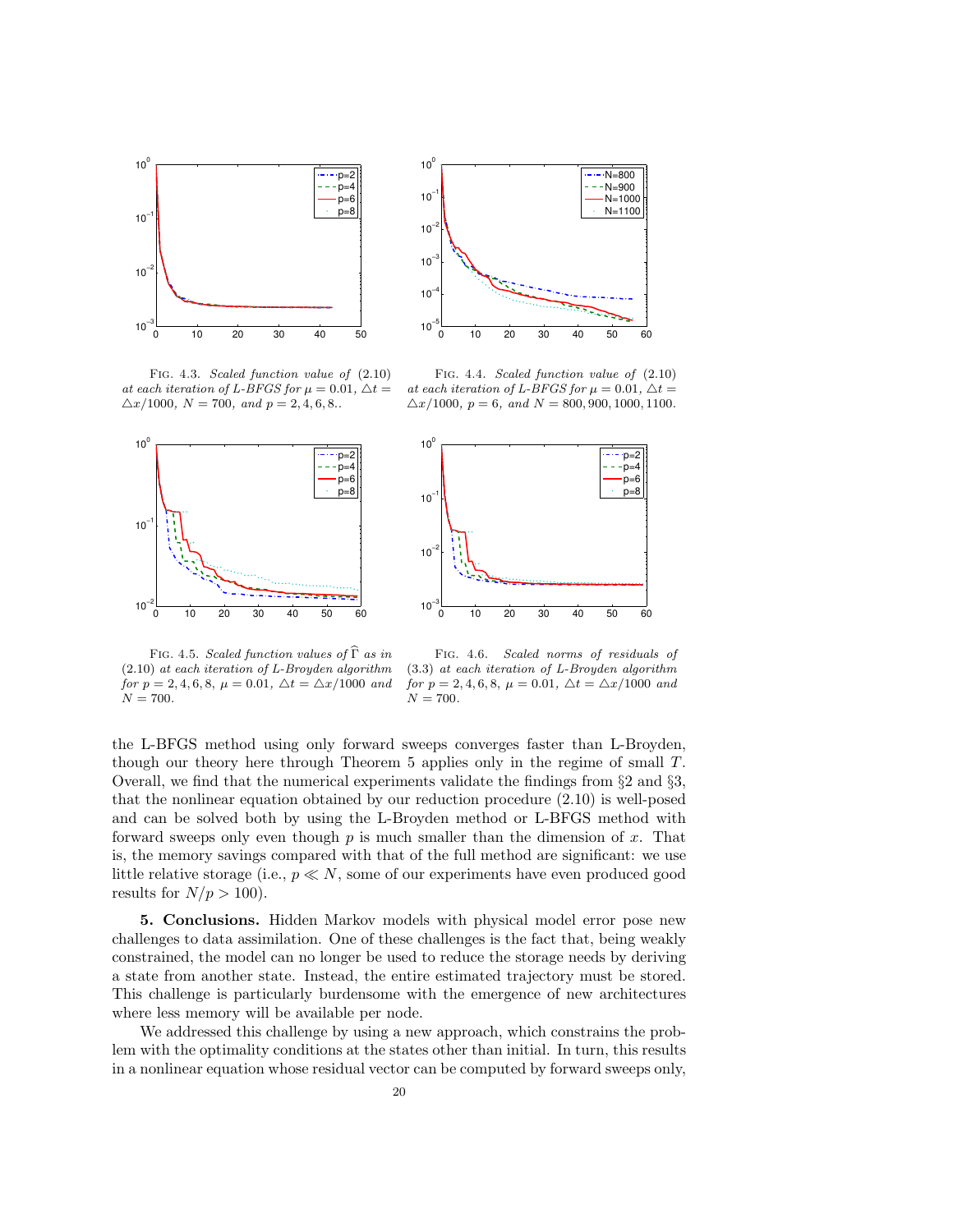



FIG. 4.7. Scaled function values of  $\widehat{\Gamma}$  as in (2.10) at each iteration of L-Broyden algorithm for  $N = 800, 900, 1000, 1100, p = 4, \mu = 0.01,$  $\Delta t = \Delta x/1000.$ 

Fig. 4.8. Scaled norms of residuals of (3.3) at each iteration of L-Broyden algorithm for  $N = 800, 900, 1000, 1100, p = 4, \mu = 0.01$  $\Delta t = \Delta x/1000.$ 

or an optimization problem where an approximation to the gradient can be computed with foward sweeps only. In turn, no intermediate states need to be stored for advancing the best estimate algorithm. In conjunction with limited-memory algorithms (Broyden or BFGS) we can solve such a problem with low or even  $\mathcal{O}(1)$  storage. In a numerical experiment using Burgers' equation, we achieved up to 100 times reduction in memory usage while computing the solution. We demonstrated this finding with a numerical experiment using Burgers' equation.

On the other hand, the approach poses other issues; in particular, it is prone to instability problems. Our proofs in the interesting case, the one of large  $N$ , work only in the limit of small time step  $h$  and the numerical demonstrations are also done in this regime. To make the method practical beyond this context, we will pursue several other avenues, such as multiple shooting and preconditioning based on a coarser or reduced system. Nevertheless, we believe that algorithms reducing storage (and implicitly, communication) are important issues that this method helps address.

Acknowledgment. This work was supported by the Department of Energy under Contract No. DE-AC02-06CH11357. We are grateful to Jorge Moré for advice and assistance on limited-memory BFGS methods.

## REFERENCES

- [1] A. Apte, D. Auroux, and M. Ramaswamy, Variational data assimilation for discrete Burgers equation, in Electronic Journal of Differential Equations, vol. 19, 2010, pp. 15–30.
- [2] D.P. Bertsekas, Dynamic programming and optimal control, Athena Scientific Belmont, MA, 1995.
- [3] R.H. BYRD, J. NOCEDAL, AND R.B. SCHNABEL, Representations of quasi-Newton matrices and their use in limited memory methods, Mathematical Programming, 63 (1994), pp. 129–156.
- [4] P. COURTIER, J.N. THEPAUT, AND A. HOLLINGSWORTH, A strategy for operational implementation of 4D-Var, using an incremental approach, Quarterly Journal of the Royal Meteorological Society, 120 (1994), pp. 1367–1387.
- [5] R. Daley, Atmospheric data analysis, Cambridge University Press, 1993.
- [6] A. GEIST AND S. DOSANJH, IESP exascale challenge: co-design of architectures and algorithms, International Journal of High Performance Computing Applications, 23 (2009), p. 401.
- [7] J. GLIMM, S. HOU, Y.H. LEE, D.H. SHARP, AND K. YE, Sources of uncertainty and error in the simulation of flow in porous media, Computational & Applied Mathematics, 23 (2004),